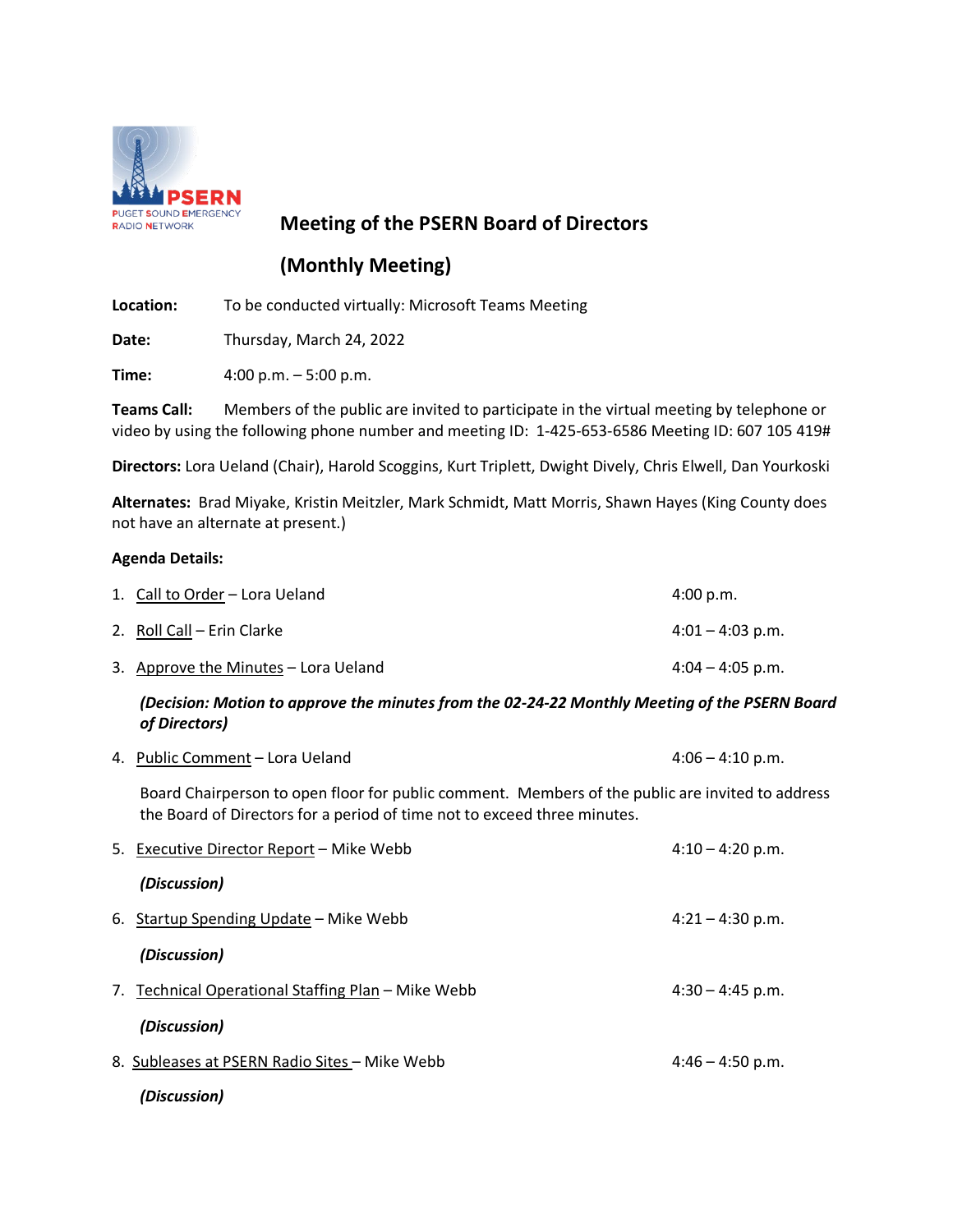| 9. PSERN Board of Directors Officer Report – Board Officers | $4:51 - 4:54$ p.m. |
|-------------------------------------------------------------|--------------------|
| (Discussion)                                                |                    |
| 10. Review Action Items - Lora Ueland                       | $4:55 - 5:00$ p.m. |

Next Meeting: April 28, 2022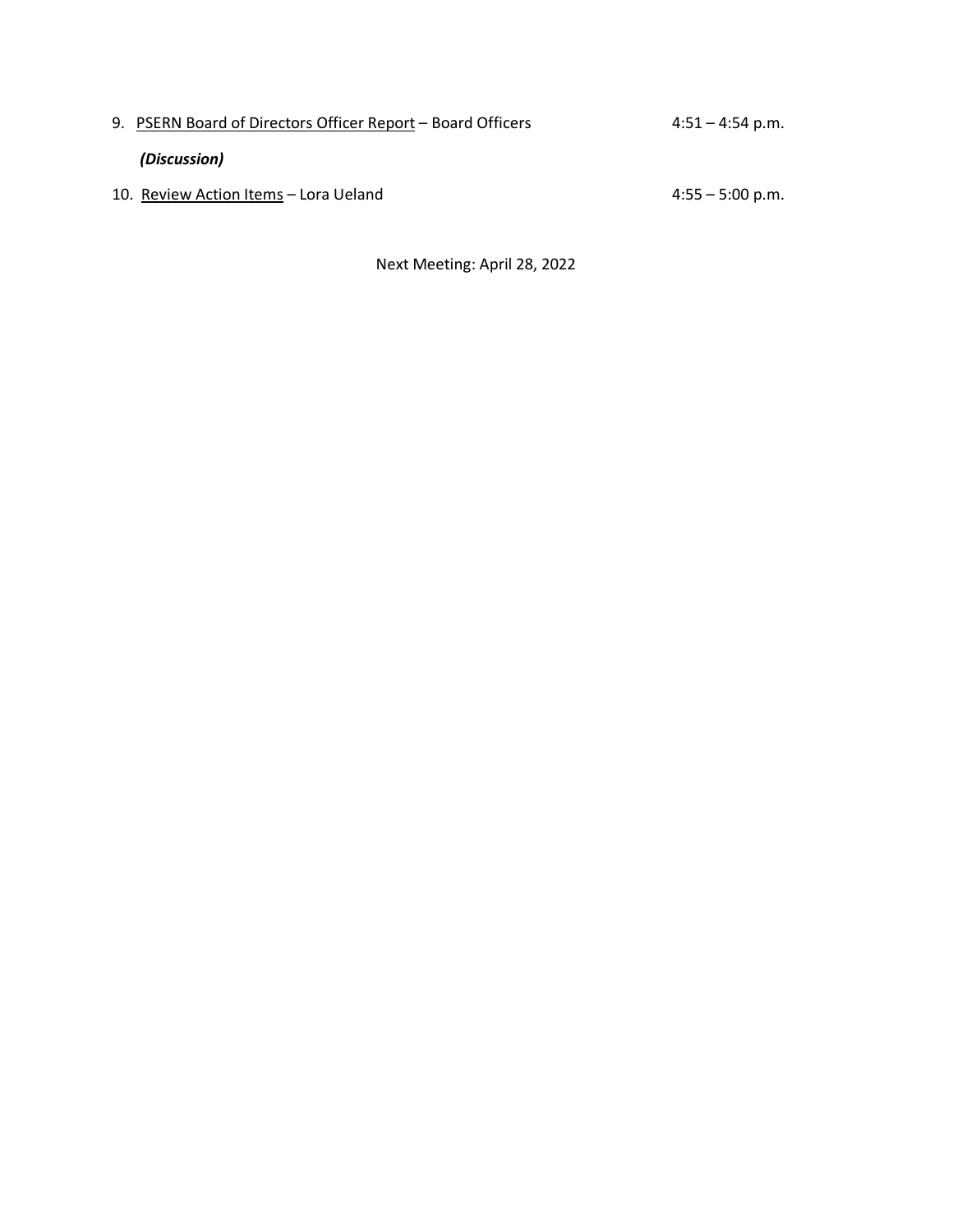

# **Meeting of the PSERN Board of Directors – Meeting Minutes**

**Location:** Microsoft Teams Meeting

**Date:** Thursday, February 24, 2022

**Time:** 4:00 p.m. – 5:00 p.m.

**Teams Call:** Members of the public were invited to participate in the virtual meeting by telephone or video by using the following phone number and meeting ID: 1-425-653-6586 Meeting ID: 607 105 419#

# **Attendees**:

- **Directors:** Harold Scoggins (Vice Chair), Kurt Triplett, Dwight Dively, Chris Elwell, Dan Yourkoski
- **Alternates:** Kristin Meitzler, Mark Schmidt, (King County does not have an alternate at present)
- **Directors Absent:** Lora Ueland
- **Other Attendees:** Tom Bloomingdale, Erin Clarke, Sean Douglas, Armand Eichhorn, Adrian Englet, Hank Krajewski, David Mendel, Kimberly Nuber, Joel Thornton, Michael Webb, Ellen Whitely, Thomas Wood

# **Meeting Minutes:**

- 1. Call to Order Board Vice Chairperson 4:00 p.m.
	- The Chair called the meeting to order at 4:01.
- 2. Roll Call All 4:01 4:03 p.m.
	- Quorum was noted.
- 3. Approve the Minutes Board Vice Chairperson  $4:04 4:05$  p.m.

# *(Decision: Motion to approve the minutesfrom the 01-27-22 Annual Meeting of the PSERN Board of Directors)*

- **MOTION:** A motion was made to approve the minutes of the meeting held on 27th January 2022 by Kurt Triplett. It was seconded by Kristin Meitzler. The Board members unanimously approved the motion.
- 4. Public Comment Board Vice Chairperson 4:06 4:06 4:08 p.m.
	- There were no public comments.
- 5. Executive Director Report Mike Webb 4:08 4:13 p.m.
	- Mike Webb presented a report that summarizes the activities of the PSERN Operator since the last meeting of the Board in January.
		- o Staffing update to include status of recruitment of Finance Manager and Technical Operations Manager
		- o Staffing and transition plan for technical/operational staff to be presented in March BoD meeting.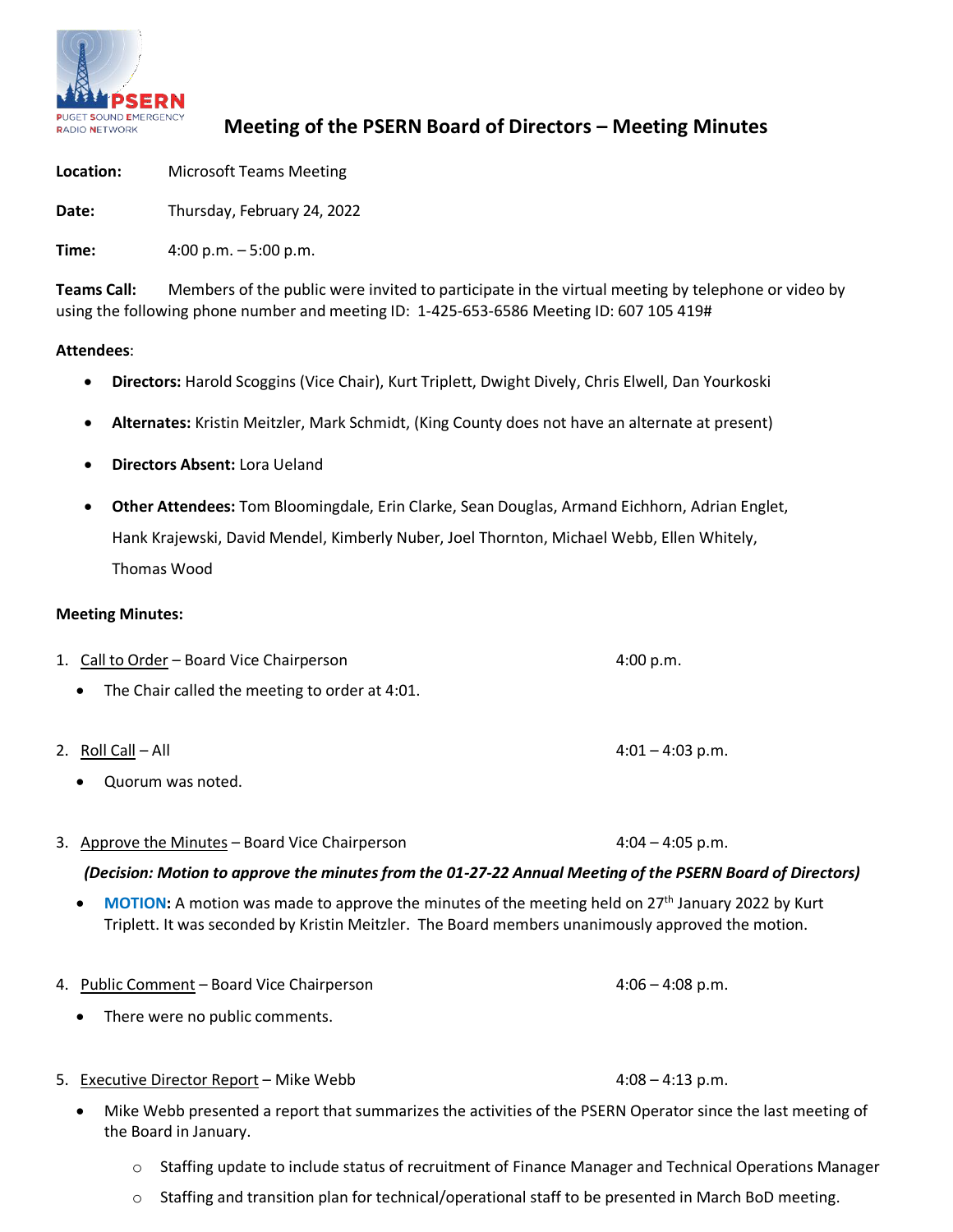- o Financial Advisory kickoff was held February 18th with Clarke Nuber PS.
- o BoD workplan update on completed items.
- 6. Startup Spending Plan Report Mike Webb 4:14 4:16 p.m.
	- Mike Webb presented the report which details a revised updated forecast of start-up expenditures for the Operator.
- 7. PSERN Board of Directors Officer Report Board Officers 4:16 4:17 p.m. • Nothing to report. 8. Review Action Items – Board Vice Chairperson **4:17 – 4:18 p.m.** • No action items noted. Next Meeting: March 24, 2022

Adjourn 4:18 p.m.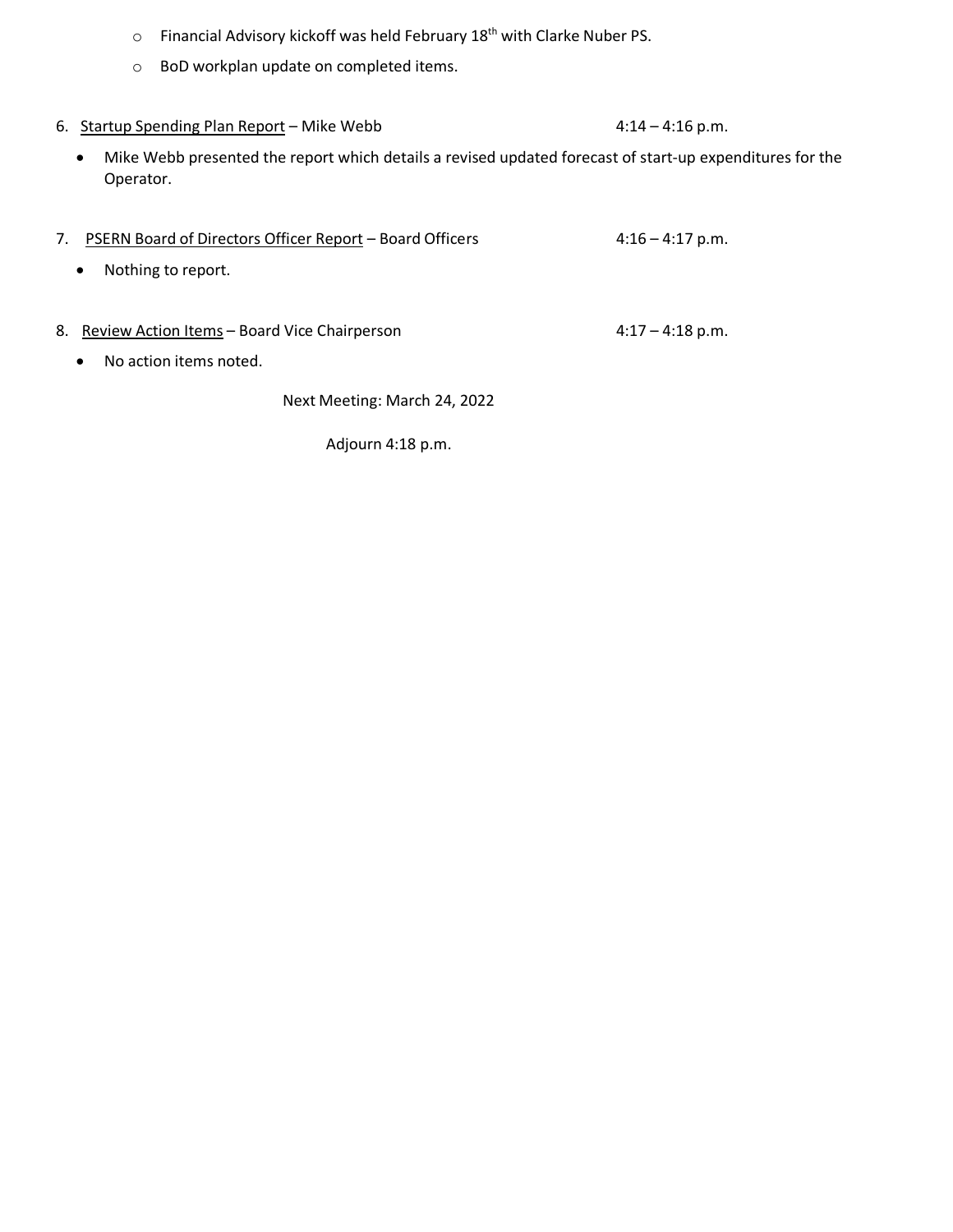# PSERN Board of Directors Staff Report Agenda Item #5



**Title:** Executive Director Report – March 2022 **Meeting Date:** March 24, 2022 **PSERN Staff Contact:** Michael Webb, Executive Director **Action:** Discussion

# **SUMMARY:**

This report provides a summary of the activities of the PSERN Operator since the last report to the Board at the February 2022 meeting.

# **ANALYSIS:**

# Stakeholder Engagement

- On March 9th, David Mendel, Kimberly Nuber and I attended the King County Fire Commissioners Association membership meeting and provided an update on the PSERN Project and the establishment of the PSERN Operator.
- A new Twitter account for the PSERN Operator (@PSERN\_Operator) is now active.

# PSERN Project to Operator Transition

- $\bullet$  A transition plan has been developed and was discussed and reviewed with Project staff on March 4<sup>th</sup>:
	- $\circ$  An agreement for asset and lease assignment is being drafted and will need to get into the pipeline for approval by King County Council by June of this year.
	- o The PSERN Operator Board will have to consider and ultimately approve this agreement after King County approval.
	- o The timing for availability of a draft agreement for PSERN Operator review is not yet known.
- Discussions among the PSERN Project, King County RCS and City of Seattle Radio Shop regarding the operational transition to the PSERN Operator have begun.

# Staffing/Hiring

- The Finance Manager position was posted on March  $7<sup>th</sup>$  and will close on March  $28<sup>th</sup>$ 
	- $\circ$  It has been posted on several websites and external job boards, including King County, Governmentjobs.com, Diversityjobs.com, Linked-In and the Washington Financial Officers Association.
	- $\circ$  4 interview panelists have been identified (plus myself), which is sufficient for 2 panels of 3, although 1 or 2 more volunteers are being sought to ensure diversity and representation of all PSERN stakeholder groups.
	- $\circ$  Interviews will likely occur during the 2<sup>nd</sup> or 3<sup>rd</sup> weeks of April.
- A staffing requisition for the Technical Operations Manager hiring has been created and is currently being processed by KCIT HR.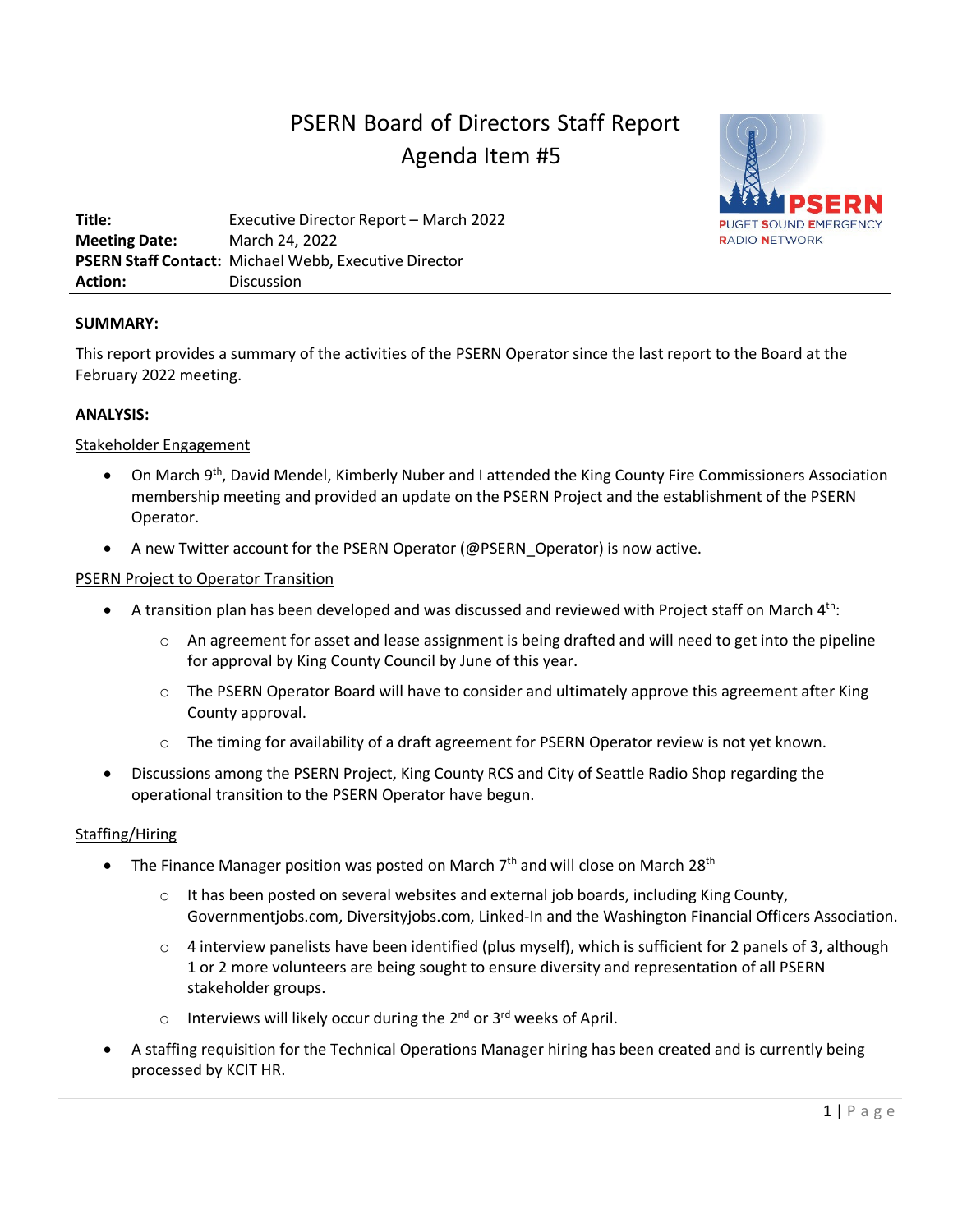- $\circ$  The job posting will be made by the end of March, with interviews likely to start in May.
- o A list of prospective interview panelists needs to be developed.
- A staffing and transition plan for technical and operational staff is being discussed at the March meeting.

# Financial Advisory Phase 1 Project

- Clark Nuber PS has begun work on this project and a variety of background documents and other financial and governance information has been provided to them.
- Board members and other key stakeholders will be invited to participate in the project to gather input in several areas, including financial policy, internal controls, reporting and asset transferal.
- Clark Nuber will be identifying schedules and participants for interviews in the next week.

#### Operating Budget Development

- Minimal work on the 2023 (post FSA) operating budget has taken place this month, but it will be an area of focus in April and May.
	- o Several requests for estimates of 2023 and 2024 PSERN service fees have been received.
	- $\circ$  A discussion paper on 2023 budget and service fee development will be prepared for discussion in an upcoming meeting.
- Discussions expanding PSERN's insurance coverage have been extended to include WCIA (Washington Cities Insurance Authority) in addition to the Operator's existing provider, Enduris.
- Work is continuing by PSERN Project staff to review and summarize radio site leases to support the Operator's budget development, including identification of ongoing lease costs and insurance requirements.

# Records Management

- Pacifica Law Group are working on a proposal for support in developing a records management plan/policy for the Operator
	- o This work will start in late March.
- Documents pertaining to Operator are being saved on SharePoint subsite in anticipation of a permanent records storage solution.

# PSERN Radio Site Subleasing

• A detailed report on this topic has been provided for discussion at the March meeting.

# BoD Workplan Updates

- The following workplan items have been completed:
	- o (15) Seattle Business License has been obtained.
	- o A null year-end report has been submitted to the State Auditor.

# Workspace

• PSERN Operator staff are continuing to work remotely: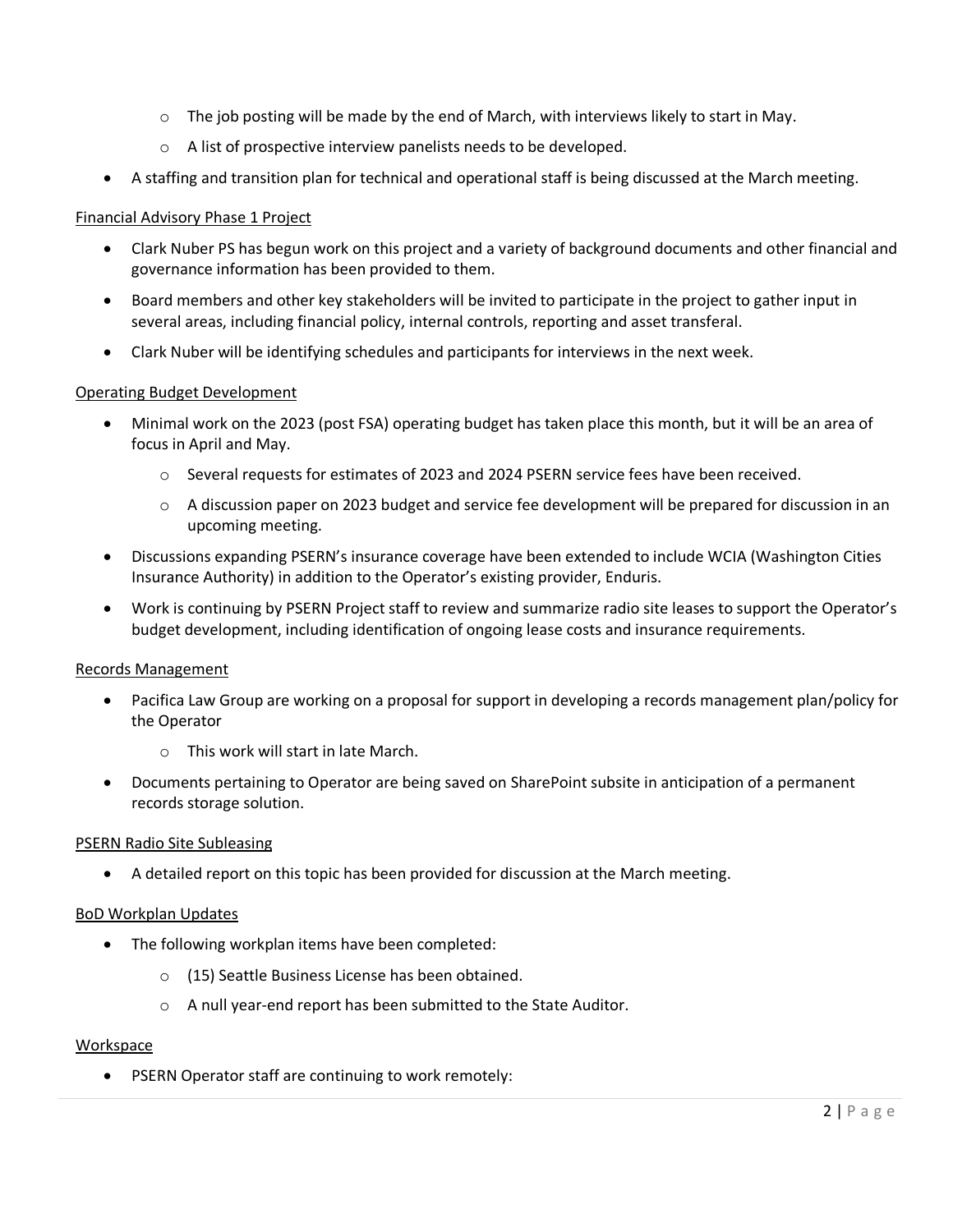- o No arrangement for access to workspace at KCIT facilities has been made yet.
- Discussions with King County Facilities Management regarding the facility being used by the Project for radio deployment have occurred and the following updated information provided:
	- o The building is under lease by King County until the end of 2022.
	- o The County has an option to extend to end 2024.
	- o If interested in leasing from January 2023 onwards, the PSERN Operator will need to work directly with the landlord.
- Although this facility is currently available and could potentially meet the Operator's short-term needs, a broader assessment of available properties in the region will be undertaken:
	- o A statement of requirements (floor space, type, timing, location, etc.) will be developed prior to any discussions with landlords or agents/brokers.
- A facility should be identified, and a lease approved, by June 2022, with occupancy to occur in the fall.

# Upcoming Board Meeting Topics

- Topics expected to be brought forward over the next 3 board meetings include the following:
	- o April 2022:
		- **•** Operational startup funding requirement (Pre-FSA).
		- Discussion paper on 2023 budget and service fee development
	- o May 2022:
		- Approval of operational startup and hiring/staffing plans.
		- Update on 2023 budget and service fee development
	- o June 2022:
		- **Update and approval on facility acquisition**
- The timing of several of these items is based on an objective of issuing initial job offers to transitioning staff in the July-August 2022 timeframe.
- These topics are in addition to the regular standing items, including Executive Director's report and Spending Update.

# **CONCLUSION:**

This report has provided a summary of the work undertaken by the PSERN Operator since the previous report in February.

# **SUPPORTING DOCUMENTATION:**

None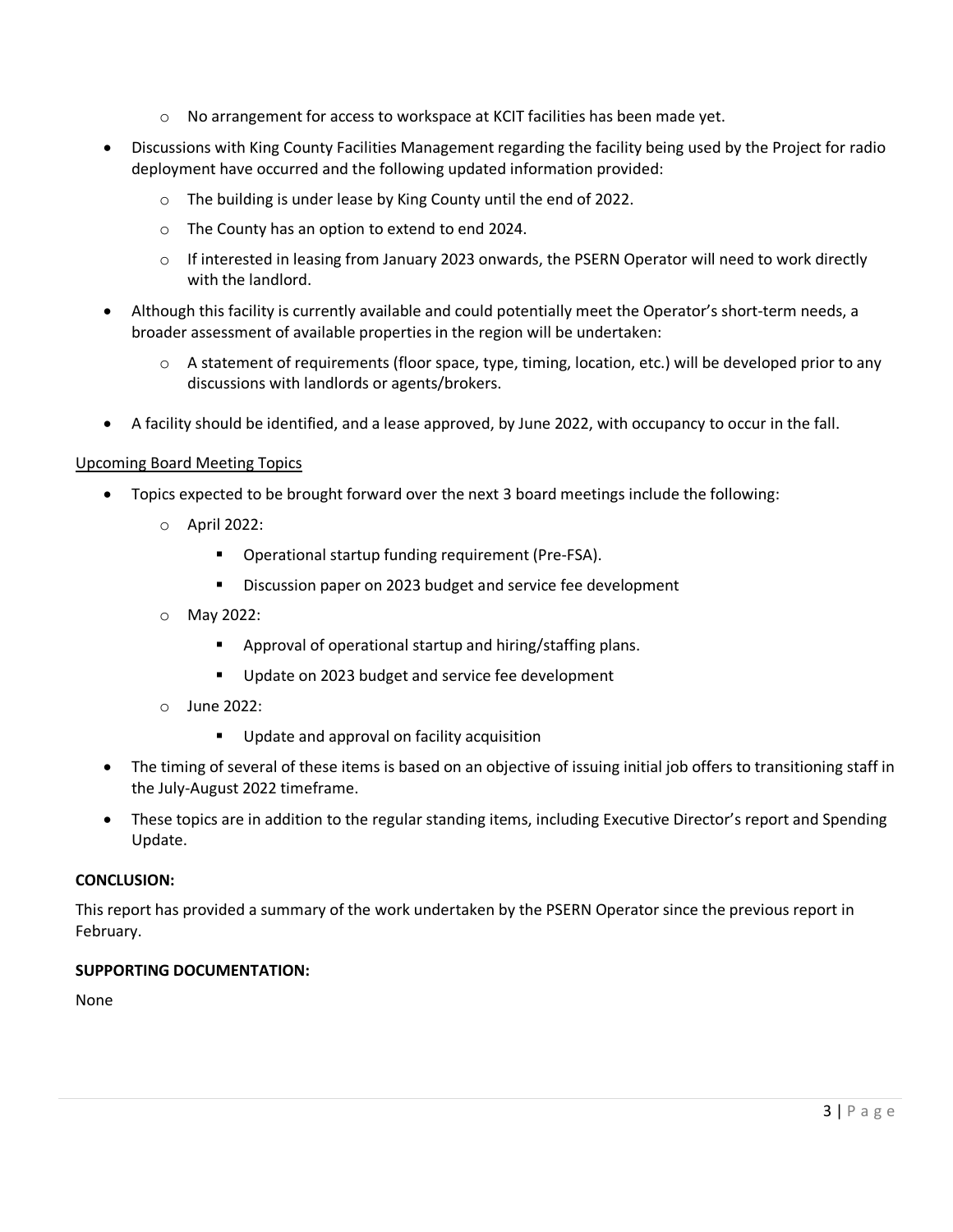# PSERN Operator Board of Directors Staff Report - Agenda Item #6

| Title:                | Administrative Startup Spending Update - March 2022 |
|-----------------------|-----------------------------------------------------|
| <b>Meeting Date:</b>  | March 24, 2022                                      |
| <b>Staff Contact:</b> | Michael Webb, Executive Director                    |
| <b>Action:</b>        | <b>Discussion</b>                                   |



# **SUMMARY:**

This report provides an update on PSERN Operator administrative start-up expenditures to the end of February 2022, and a forecast of expenditures to Full System Acceptance in March 2023.

# **BACKGROUND:**

As discussed in the January 2022 report to the Board (Start-up Staffing and Spending Plan), in the absence of a financial management system and supporting policy and processes for PSERN, the Executive Director will provide monthly status reports/updates at each Board meeting that describe:

- Year-To-Date spending against the baseline spending plan (for administrative start-up).
- Revisions to expenditure forecasts, including cost estimates and timing.

Currently, all PSERN Operator expenditures are being recorded against a specific expense code within the broader PSERN Project accounts/funds in the King County financial system (Oracle). Reports can be run on demand to show expenditures/transactions coded against the Operator.

At the point the PSERN Operator has its own financial management system later in 2022, standardized or pro forma financial reports will be provided on a regular basis to be determined by the Board.

# **ANALYSIS:**

Appendix A provides a summary of the Year-to-Date spending of the PSERN Operator as of the end of February 2022. Spending to date is currently on-track and/or below the estimates provided in the baseline spending plan.

The following notes apply:

- The 2023 forecast is for 3 months, as FSA is assumed to occur at the end of March 2023.
- Staffing spending is shown as tracking to forecast although it is expected that the Finance Manager on-boarding will likely occur no earlier than May  $1<sup>st</sup>$  (budget is based on April  $1<sup>st</sup>$ ).
- The majority of expenditures to date are staffing and benefits, with small expenditures for legal services, King County IT services and miscellaneous administrative expenses (e.g. business license fees).

# **CONCLUSION:**

This report provided an updated on administrative start-up expenditures through to the end of February 2022 and a revised forecast of expenditures to Full System Acceptance in March 2023. Spending to date is on-track or below the estimates provided in the baseline spending plan.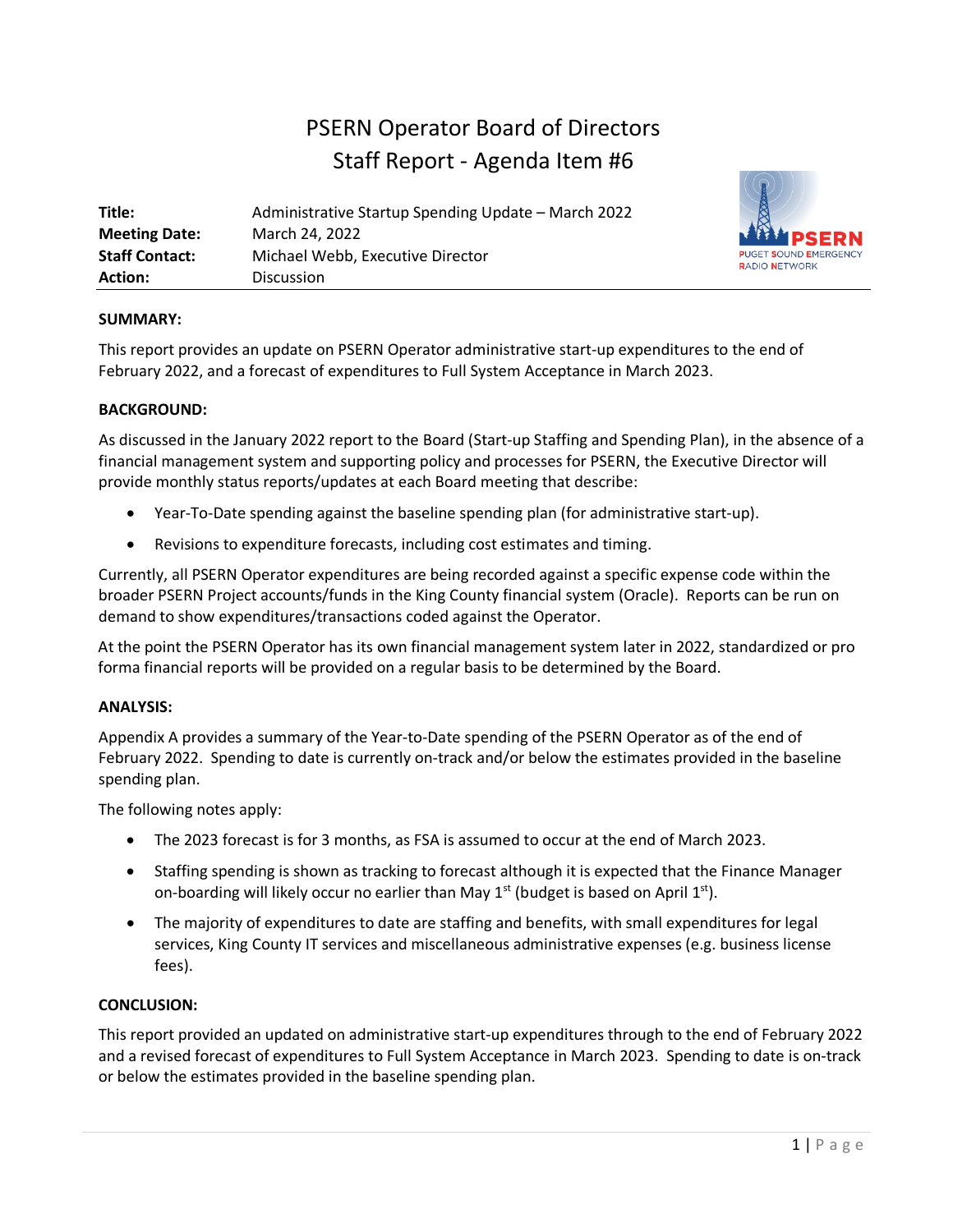#### **SUPPORTING DOCUMENTATION:**

#### **Appendix A: PSERN Operator Spending (Year-to-Date and Forecast) – February 2022**

A summary of expenditures to end of February 2022 and forecasted expenditures during PSERN's startup phase in 2021, 2022 and 2023 (prior to FSA), are provided in the table below.

This only covers the administrative staffing and initiatives discussed in the January 2022 report as reflected in the approved baseline expenditure plan indicated in the table.

| <b>Item</b>                      |    | 2021     |    | 2021       |   | <b>Feb-22</b> |    | 2022   |    | 2022        |              | 2022         |    | 2022                     |    | 2023        |            | <b>Total Startup</b> |            | <b>TOTAL Startup</b> |
|----------------------------------|----|----------|----|------------|---|---------------|----|--------|----|-------------|--------------|--------------|----|--------------------------|----|-------------|------------|----------------------|------------|----------------------|
|                                  |    | (actual) |    | (baseline) |   | (actual)      |    | (YTD)  |    | (forecast)  |              | (baseline)   |    | (baseline)<br>(variance) |    |             | (forecast) |                      | (baseline) |                      |
| Salary & Benefits                | Ś  | 46,308   | Ś  | 39,724     | S | 30,579        | \$ | 54,275 | \$ | 661,000     | \$           | 667,800 \$   |    | (6,800)                  |    | 342,000     | \$         | 1,049,308            |            | 1,049,500            |
| Insurance                        | Ś  | 3,488    | \$ | 3,488      | Ś |               | Ś  |        | \$ | 5,000       | $\zeta$      | 5,000        | Ś  |                          | Ś  | 1,500       | .s         | $9,988$ \$           |            | 10,000               |
| <b>King County Services</b>      |    |          |    |            |   |               |    |        |    |             |              |              |    |                          |    |             |            |                      |            |                      |
| HR, IT Support, Office Lease     | \$ | 7,506    | Ś  | 7,355      | Ś | 1,061         | \$ | 1,456  | Ś  | 54,200      | $\mathsf{S}$ | 54,200       | Ś. |                          | \$ | 29,900      | Ś.         | $91,606$ \$          |            | 91,500               |
| <b>Consulting Services</b>       |    |          |    |            |   |               |    |        |    |             |              |              |    |                          |    |             |            |                      |            |                      |
| Legal Services                   | Ś  | 6,766    | Ś  | 6,766      |   |               | Ś  | 5,206  | Ś  | 86,400      | Ŝ.           | 86,400       | Ś. |                          | Ś  | 28,800      |            | 121,966              | Ŝ.         | 122,000              |
| <b>Financial Advisory</b>        |    |          |    |            |   |               |    |        | \$ | 60,000      | -\$          | 60,000       |    |                          | Ś  | 30,000      | \$         | $90,000$ \$          |            | 90,000               |
| Security/ Other Consulting       |    |          |    |            |   |               | Ś  |        | \$ | 50,000      | -Ś           | 50,000       | Ś  |                          | Ś  | 30,000      | .s         | $80,000$ \$          |            | 80,000               |
| Office/Administrative Expenses   |    |          |    |            | Ś | 238           | Ś  | 238    |    | 12,900      | -Ś           | 12,900       |    |                          | Ś  | 8,100       |            | 21,000               |            | 21,000               |
| <b>Transportation Expenses</b>   |    |          |    |            |   |               | \$ |        | \$ | 6,500       | -Ś           | 6,500        |    |                          | Ś  | 3,300       | -S         | 9,800                |            | 9,800                |
| <b>PSERN-Specific IT Systems</b> |    |          |    |            |   |               |    |        |    |             |              |              |    |                          |    |             |            |                      |            |                      |
| Financial/Accounting             |    |          |    |            |   |               | \$ |        | \$ | 37,700 \$   |              | 37,700       | Ś. |                          | Ś  | 16,500      | Ŝ.         | $54,200$ \$          |            | 54,200               |
| Asset Management                 |    |          |    |            |   |               | \$ |        | \$ | $54,300$ \$ |              | 54,300       | Ś  |                          | Ś  | $16,000$ \$ |            | 70,300 \$            |            | 70,300               |
| Service Management               |    |          |    |            |   |               | Ś  |        | Ś  | 6,000       | \$           | 6,000        |    |                          | Ś  | $9,000$ \$  |            | $15,000$ \$          |            | 15,000               |
| IT Equipment (all staff)         |    |          |    |            |   |               |    |        |    |             |              |              |    |                          | Ś  | 79,400      |            | 79,400 \$            |            | 79,400               |
| Vehicle Fit-Out                  |    |          |    |            |   |               |    |        |    |             |              |              |    |                          | Ś  | 142,000     |            | 142,000              | -Ŝ         | 142,000              |
| Technician Tools/Equipment       |    |          |    |            |   |               |    |        |    |             |              |              |    |                          | Ś  | 12,800      | .S         | 12,800 \$            |            | 12,800               |
| <b>TOTAL</b>                     | Ś  | 64,067   | Ś  | 57,333     | Ś | 31,877        | \$ | 61,175 |    | \$1,034,000 | Ś.           | 1,040,800 \$ |    | (6,800)                  | \$ | 749,300     | \$         | ,847,367             |            | 1,847,500            |
| <b>TOTAL Startup by Year</b>     |    |          |    | 57,333     |   |               |    |        |    |             | \$.          | 1,040,800    |    |                          | Ś  | 749,300     | -S         | 1,847,367            |            | 1,847,500            |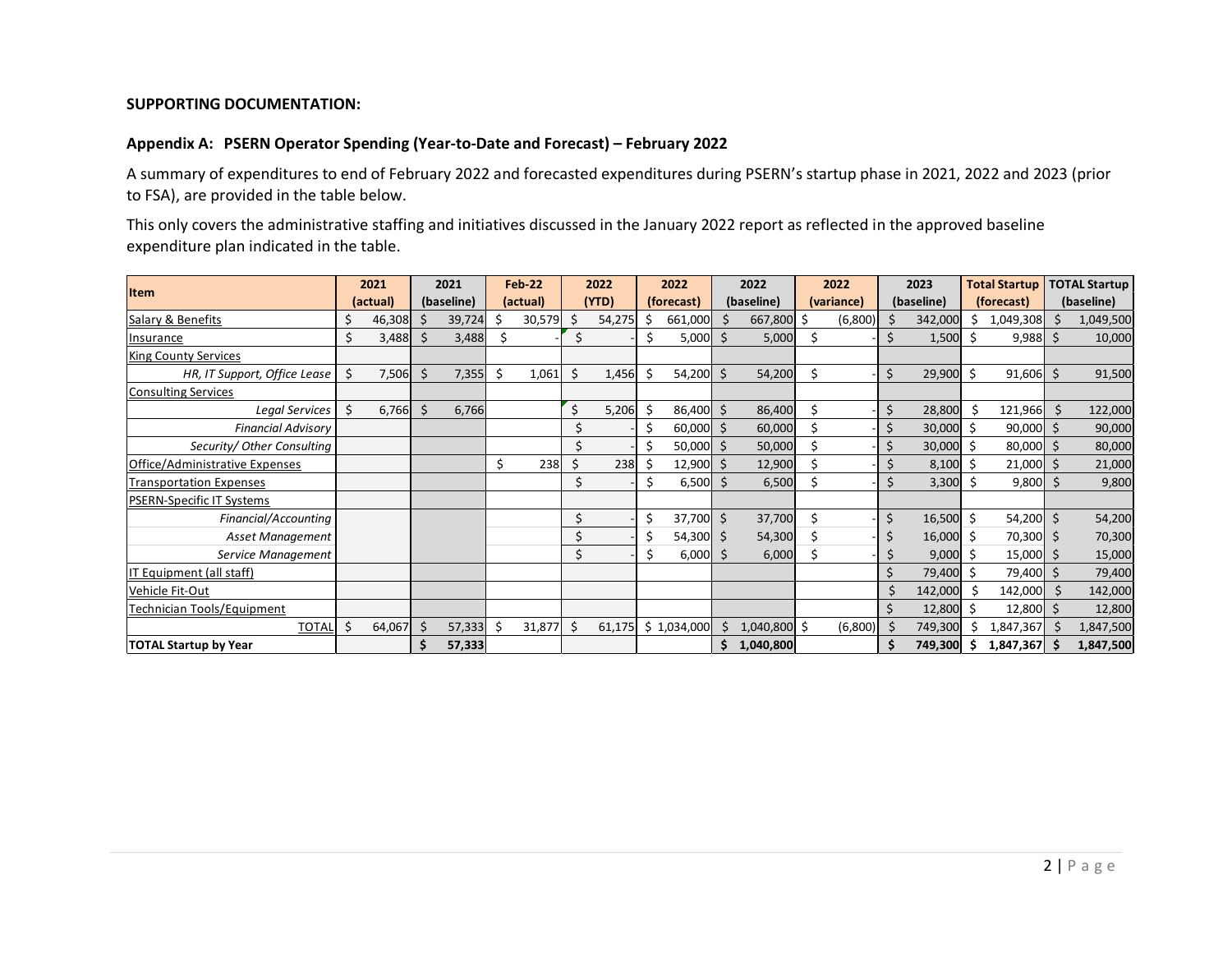# PSERN Operator Board of Directors Staff Report - Agenda Item #7

| Title:                | <b>Technical and Operational Staffing Plan</b> |
|-----------------------|------------------------------------------------|
| <b>Meeting Date:</b>  | March 24, 2022                                 |
| <b>Staff Contact:</b> | Michael Webb, Executive Director               |
| <b>Action:</b>        | <b>Discussion</b>                              |



# **SUMMARY:**

This report provides a plan for hiring and staffing technical and operational positions with the PSERN Operator organization. It identifies the quantity and type of staff required, their desired start dates and reporting structure.

A Technical Operations team of approximately 19 staff will be required at the point the PSERN Operater assumes responsibility for operating the network, currently assumed to be at Full System Acceptance (FSA) in March 2023. In the period leading up to FSA, a hybrid operational model involving King County RCS, the City of Seattle Radio Shop, the PSERN Project and the PSERN Operator will be implemented.

Start dates for some technical staff should occur prior to FSA – in the October 2022 timeframe – in order to ensure the PSERN Operator is properly prepared to assume operational responsibility at FSA. The PSERN Operator's ability to recruit and hire a full complement of technical staff by FSA represents a significant risk and uncertainty for the organization which can be best mitigated by starting the process as early as possible.

Staffing requirements have been determined based on an assessment of the functions and activities the PSERN Operator must undertake in order to fulfill its mandate for operating and maintaining the PSERN network and providing service and support to its users. There is some uncertainty associated with the headcount requirements as the workload and methods of resource deployment and utilization needs to be further assessed as the PSERN network transitions into operational use and the PSERN Operator is established.

This plan also discusses the transition of existing KCERCS staff to the Operator pursuant to the ILA. It indicates that up to five positions that may transition from the King County RCS group to the PSERN Operator. The remaining positions will be filled using normal recruiting methods with the support of King County IT (KCIT) Human Resources. It is expected that a significant number of PSERN Project technical staff will be qualified and will seek employment with the PSERN Operator.

The Board is requested to review and endorse the staffing plan in this report to establish a basis for operational transition planning and hiring activities that will be undertaken in the months leading up to FSA. The required funding and potential sources of funding to enable technical/operational staff to start work prior to FSA will be presented and discussed at the April meeting.

# **BACKGROUND:**

# Approved Funding, Staffing and Spending Plans

At its January 2022 meeting, the Board approved a staffing and spending plan for the administrative startup of the PSERN Operator organization. That plan covers administrative and management staff (a total of 7 positions) and administrative expenses prior to Full System Acceptance (FSA), along with specific one-time start-up costs that are not included in the PSERN project scope. Funding of \$1.85 M has been allocated from the project budget to cover these expenses in 2021, 2022 and 2023.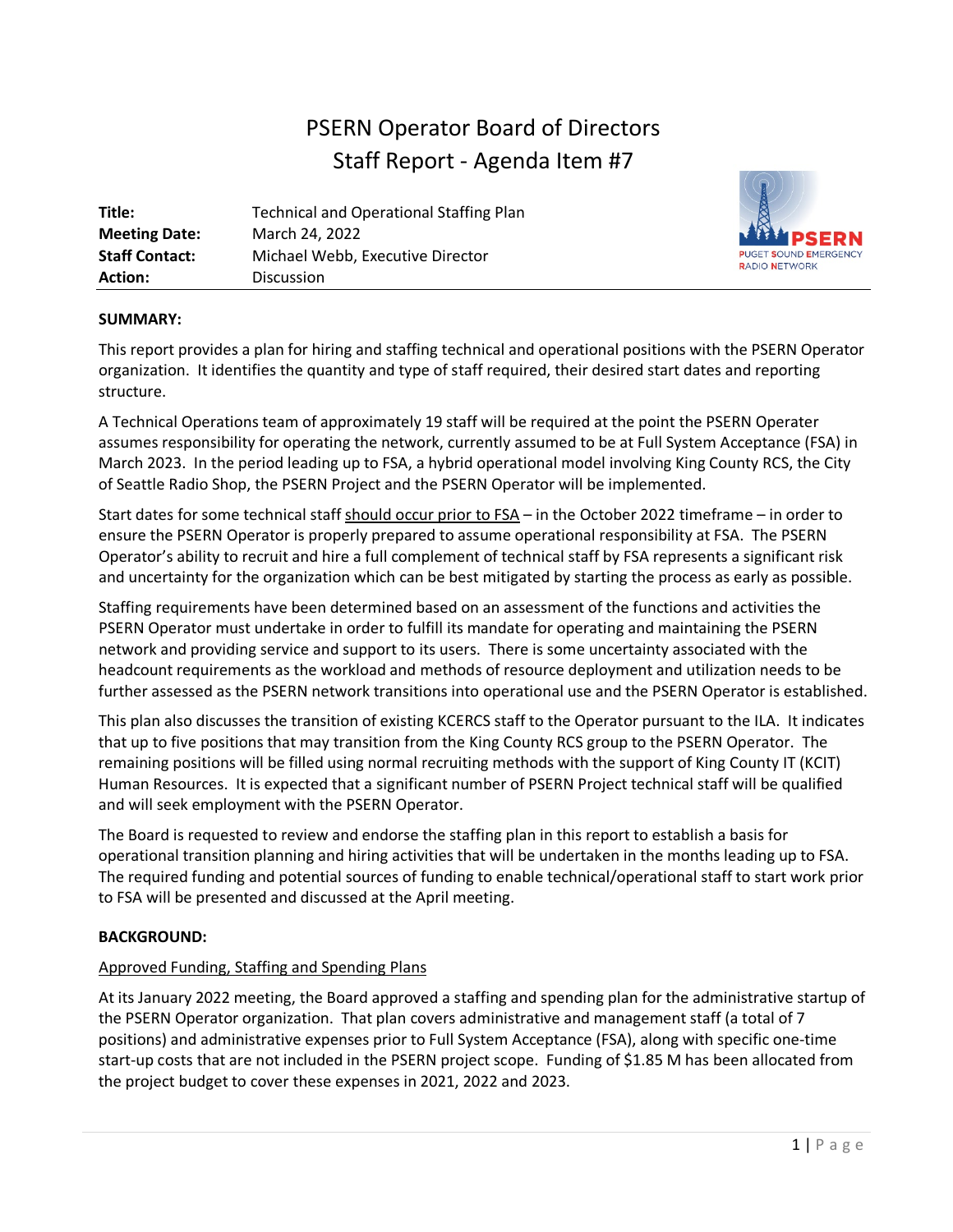It is currently assumed that at FSA, KCERCS service fees will terminate and new PSERN Operator service fees will commence. FSA is currently forecast to occur at the end of March 2023, although this milestone is subject to delay as will discussed later in this report.

The previously-approved administrative startup staffing and spending plan does not include any network operating expenses that need to be incurred prior to FSA and commencement of PSERN service fee collection. These expenses are to be funded by the PSERN project.

Furthermore, no funding is currently allocated for hiring or transition of technical/operational staff prior to FSA. However, there are significant benefits from putting such staff in place prior to FSA for a variety of reasons that will be discussed in this report.

# Technical Staff Transition Obligations

The PSERN Operator ILA contains provisions applicable to current regular employees working on KCERCS infrastructure whose job duties will be assumed by the PSERN Operator after FSA $<sup>1</sup>$  $<sup>1</sup>$  $<sup>1</sup>$ . The ILA specifies that</sup> these employees will have the option of working for the PSERN Operator and the County and the Operator will work cooperatively to transition them.

Beyond the transitioning positions defined in the ILA, additional technical/operational positions with the PSERN Operator are defined in this staffing plan and will need to be recruited and hired.

# Current KCERCS/PSERN Operational Support Model

The existing KCERCS system consists of radio site infrastructure owned and operated by the four partners in PSERN – King County, City of Seattle, EPSCA and Valleycom. The majority of KCERCS infrastructure support and maintenance is currently being performed by staff from King County Radio Communications Services (RCS) and the City of Seattle Radio Shop.

The PSERN network core and dispatch sites are already operational and integrated with legacy KCERCS radio sites and new PSERN (P25) radio sites. Maintenance, operational and technical support involves a coordinated effort among staff from the PSERN Project, Motorola Solutions, City of Seattle, King County RCS, EPSCA and Valleycom.

As radio user agencies transition to PSERN throughout 2022, the full PSERN network (core, dispatch and radio sites) will become operational prior to the FSA milestone, with KCERCS radio site infrastructure also continuing to operate. Resources within the PSERN Project, City of Seattle Radio Shop and KC RCS will be stretched to support the combined network during the transition period prior to FSA. In addition, some PSERN Project staff are scheduled to roll-off prior to FSA (project funding will cease).

For this reason, availability and deployment of technical resources to support both networks prior to FSA is a risk that will require careful coordination between the PSERN Project, the King County and City of Seattle Radio Shops and the PSERN Operator. This risk can be reduced if the PSERN Operator begins to ramp up its resourcing and assume certain operational responsibilities in advance of FSA.

# Transition and FSA Timing

User radio deployment and transition from KCERCS to PSERN is planned to occur in four "Waves", the first of which is already underway. Wave 1 transition is planned to occur in March 2022 and at that point, the majority of PSERN radio sites will be operational. The current schedule shows the last transition occurring in December 2022, approximately three months prior to FSA. However, there is some uncertainty associated

<span id="page-10-0"></span> $1$  The ILA specifies up to 11 positions meeting this criteria – 8 at the King County RCS and 3 at the City of Seattle. Based on input from management at those organizations, it is currently understood there are now 5 staff at King County RCS and none at the City of Seattle meeting this criteria.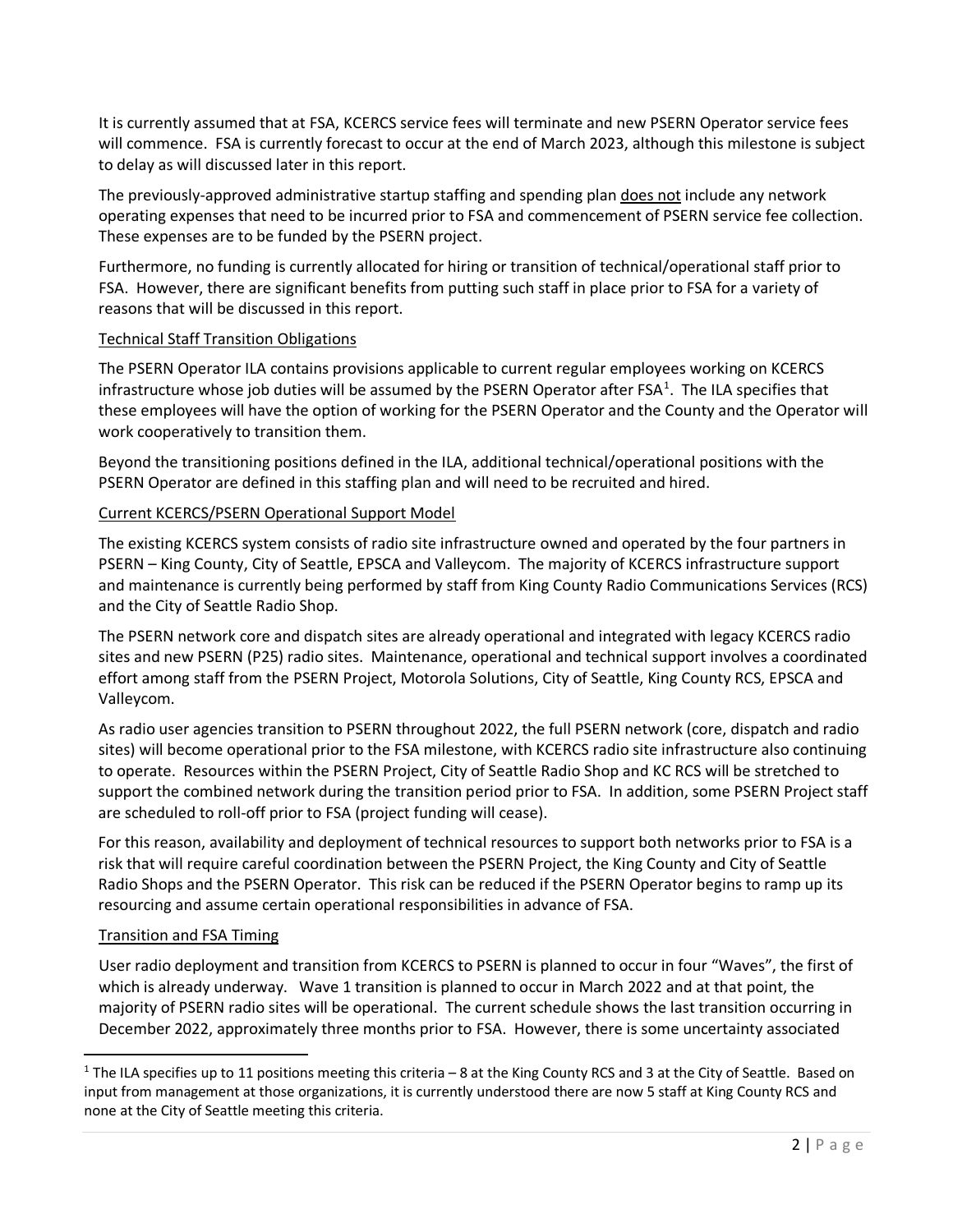with this schedule and a possibility that transitions will delay into 2023.

# **ISSUES:**

To endorse a proposed technical/operational staffing plan, which will define the positions required and start dates, the Board should consider and address the following issues:

# **Issue #1: How will the current operational support model pre-FSA (involving the PSERN Project, Seattle, KC RCS) transition to the PSERN Operator?**

# **Issue #2: What will the PSERN Operator need to do to support, operate and maintain the network before and after FSA?**

# **Issue #3: What is the recommended staffing model/plan and organizational structure?**

# **Issue #4: What uncertainties exist with our understanding of the required staffing plan?**

# **ANALYSIS:**

The following analysis and discussion addresses the issues identified in the previous section.

# **Issue #1: How will the current operational support model pre-FSA (involving the Project, Seattle, KC RCS) transition to the PSERN Operator?**

An interim or "Hybrid" support/operating model, involving KC RCS, Seattle Radio Shop, PSERN Project staff, contracted service providers (e.g. Motorola) and eventually, PSERN Operator staff, is required until the point that the PSERN Operator is fully responsible for the PSERN network and KCERCS is fully decommissioned. During this period, responsibilities will be assigned as follows:

- PSERN Project technical staff will provide first level operational support for PSERN site infrastructure and overall maintenance/operational oversight and coordination.
- KC RCS staff will support the user/dispatch agencies they currently support on KCERCS and will continue to support, operate and maintain KCERCS-specific infrastructure.
- Seattle Radio Shop staff will support the user/dispatch agencies they currently support on KCERCS and will continue to support, operate and maintain KCERCS-specific infrastructure.
- All three groups will invoke technical support services provided by Motorola Solutions for the radio network equipment.

PSERN Operator staff, as they are hired and transition, will take over operational responsibility on a gradual and phased basis prior to FSA. A list of the functions and activities that should be undertaken by the PSERN Operator prior to FSA is described later in this report. The goal is to have the PSERN Operator be resourced to assume full operational responsibility, consistent with end user SLAs, at the point that the network is transferred to the Operator.

There should be no discontinuity at FSA, which means the operation and support of the network should seamlessly transition to the PSERN Operator. As the Operator acquires permanent technical and operational staff, efforts will be made to continually improve, enhance and evolve service support processes.

The final stage of the transition to PSERN will involve decommissioning of KCERCS-specific infrastructure. As this will occur after FSA, PSERN Operator staff will support and participate in this work.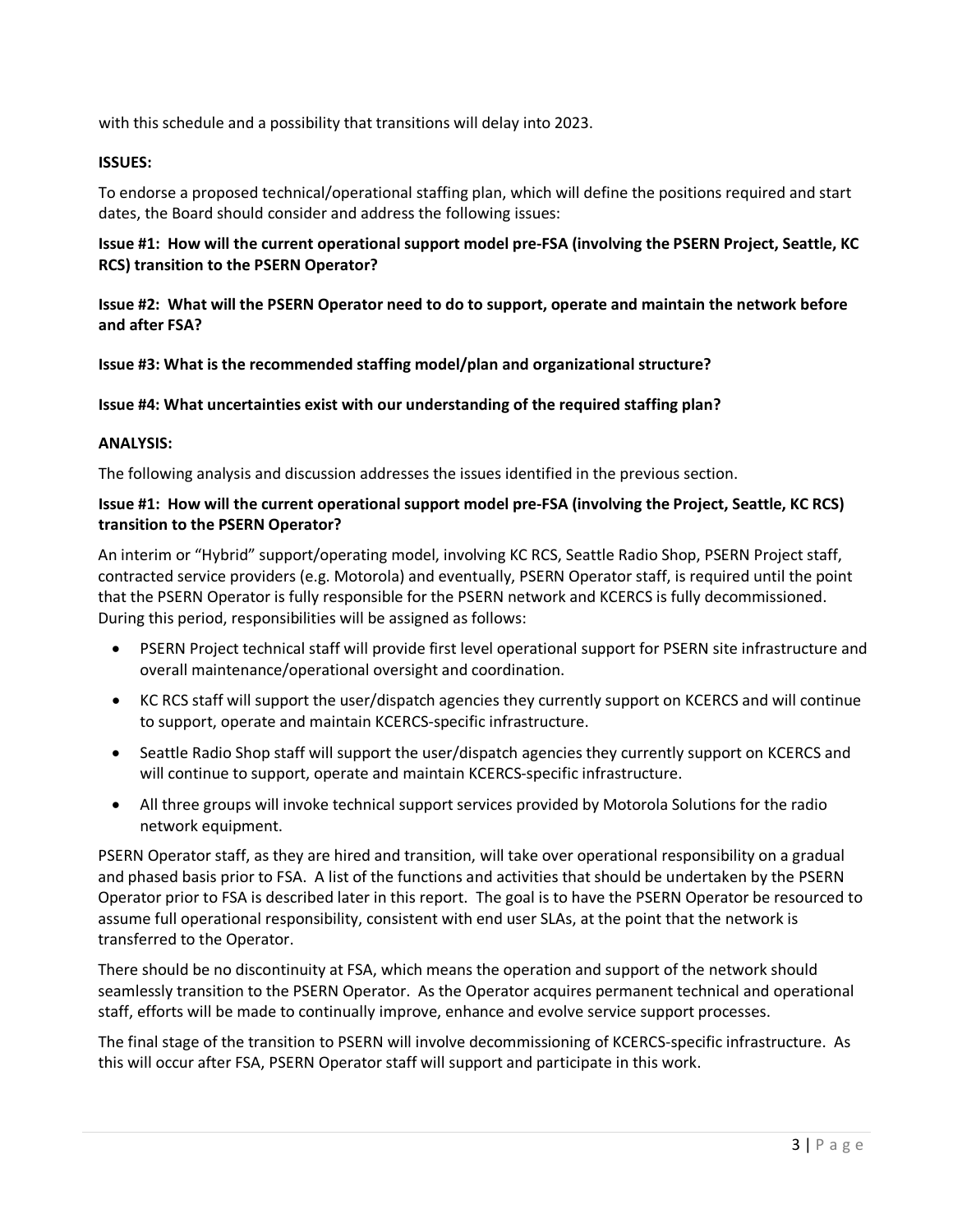# **Issue #2: What will the PSERN Operator need to do to support, operate and maintain the network before and after FSA?**

As defined in the PSERN Operator ILA, the fundamental responsibility of the PSERN Operator is "to undertake the ownership, operations, maintenance, management and on-going upgrading/replacing of the PSERN System".

Appendix A provides additional detail regarding one-time (start-up) and ongoing operational and technical activities the PSERN must undertake to fulfill its mandate. The appendix provides extracts from two agreements and/or documents that describe or reference these activities and responsibilities:

- 1. The Radio and Dispatch End User Service Level Agreements, which have been executed by PSERN and all agencies that will be using the PSERN network.
- 2. The Technical Operations Manager job description, which was presented at the January Board meeting and will be used as the basis for hiring that position.

Hiring the Technical Operations Manager will enable the recruiting and hiring of the Technical Operations team that will perform these activities. This team will establish and/or enhance the operational support policies, practices, processes and tools requried to maintain the PSERN network and support its users.

In many cases, this will be an evolution of capabilities currently in place to support the combined KCERCS/PSERN system, although as described in the SLA documents, a PSERN-specific Maintenance and Operations Plan and associated operational policies need to be developed and approved.

The scope of responsibilities for the Technical Operations team can be summarized into the following major categories – [\*] denotes activities that should start prior to FSA:

- Radio and Dispatch end user support, including notifications, scheduling of maintenance activities, etc.
- Incident response and resolution, which will require a 24X7 on-call rotation for technical staff
- Radio network maintenance and repair, which is provided by Motorola
- Management, scheduling and oversight of radio site infrastructure maintenance contractors (non-Motorola)
- Ongoing network and radio equipment administration (i.e. fleetmap/template updating)
- Encryption key management
- Management, coordination and implementation of system changes, upgrades and other operational activities
- Network surveillance and monitoring, including security monitoring
- [\*] Service level management and operational reporting, including establishment of an IT Service Management (ticketing) system and related processes
- [\*] Security management technical and facility/physical
- [\*] Business continuity planning
- [\*] Asset management, including spares and repair management/tracking
- [\*] Preparing and maintaining a variety of documentation, including standard operating procedures, technical guidelines, network design and maintenance standards
- [\*] Ongoing management of spectrum licensing and agreements related to shared channels and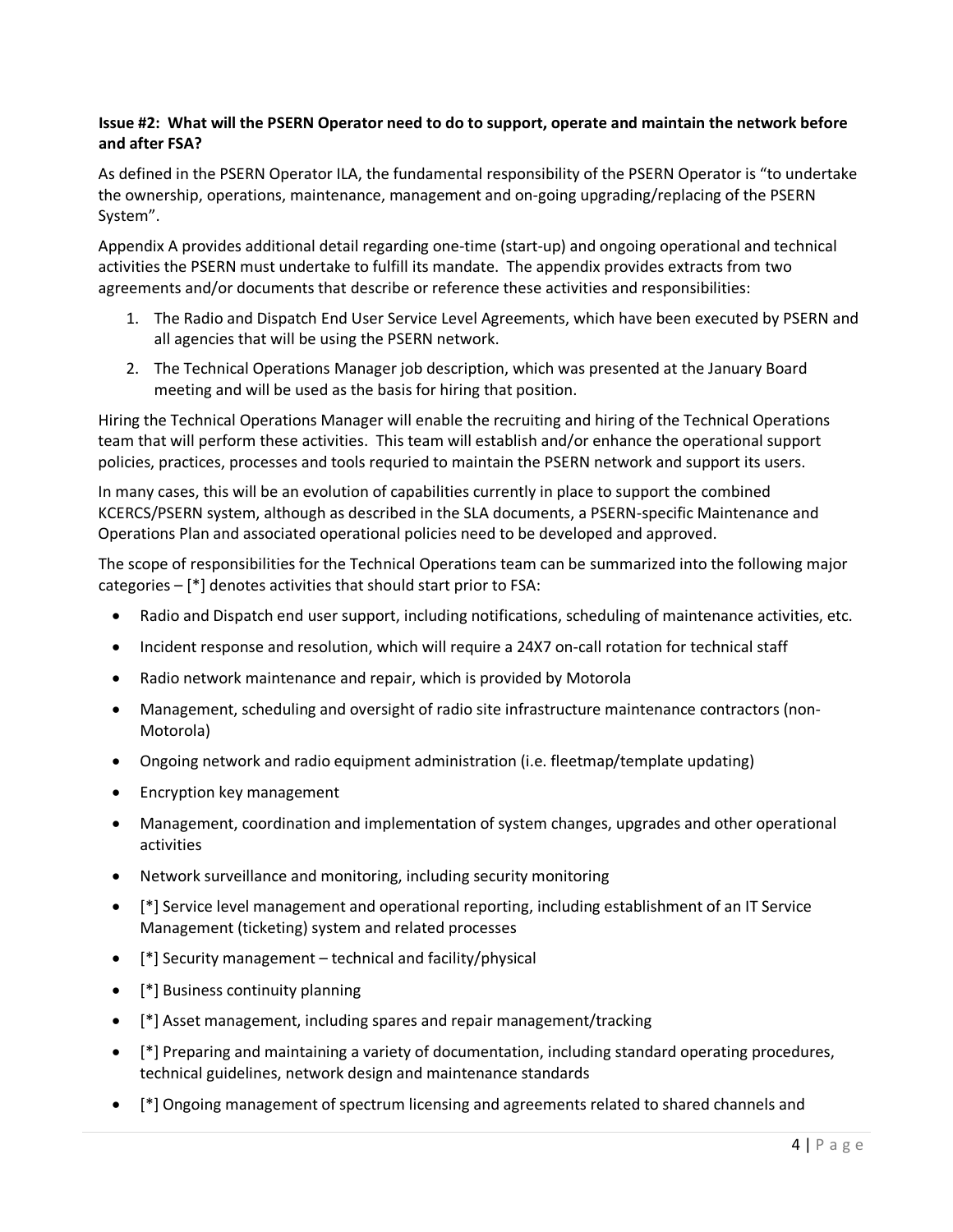talkgroups

• [\*] DAS agreement administration, design reviews, approvals and validation testing

The team will also be required to provide general IT support for all PSERN Operator staff.

It is important to note that some of these responsibilities will not be performed by the predecessor organizations prior to FSA. The PSERN Operator will need to acquire the necessary resources prior to FSA in order to assume these responsibilities at FSA.

# **Issue #3: What is the recommended staffing model/plan and organizational structure?**

There are three primary issues to be considered and determined:

- What positions are required and what are the associated skillsets?
- What is the reporting structure?
- When are they required?

# Positions Required and Skillsets

Appendix B provides a description of the roles and position types that will be required by the PSERN Operator on an ongoing basis to perform its operational and technical responsibilities. This is based on earlier work done by Project staff, supported by benchmark comparisons to other organizations operating similar radio networks.

Complete job descriptions for these roles have not been developed yet, although similar roles exist in KCIT and can provide a starting point for these job descriptions and classifications, with updates to job duties, qualifications and skills to be added to better reflect PSERN's needs.

An initial determination of the quantity required of each position and has been made, along with start dates (see Table 1 below – 19 total). These quantities are based on the following assumptions:

- A minimum of two positions are required for technically-specialized disciplines (e.g RF Systems Engineer, Network Engineer) is required to ensure continuity and backup.
- The number of Radio and Facility technicians required has been determined by assessing the volume of maintenance and 24X7 operational support work to be done, including on-call rotation requirements and SLA objectives related to service support; an initial estimate of 11 has been developed.
- The work of Radio and Facility technicians will be supported by in-house engineering resources and outourced maintenance contractors, including Motorola Solutions and others.
- Backup to the Systems Administrator role will have to be provided by one of the other staff (either Radio Technician or Network Engineer).

Some of these positions will be filled by staff transitioning from the King County RCS. The remainder will be recruited/posted and will be available to Project staff and any external applicants. It is expected that a significant number of PSERN Project technical staff will be qualified for these roles and will seek employment with the PSERN Operator.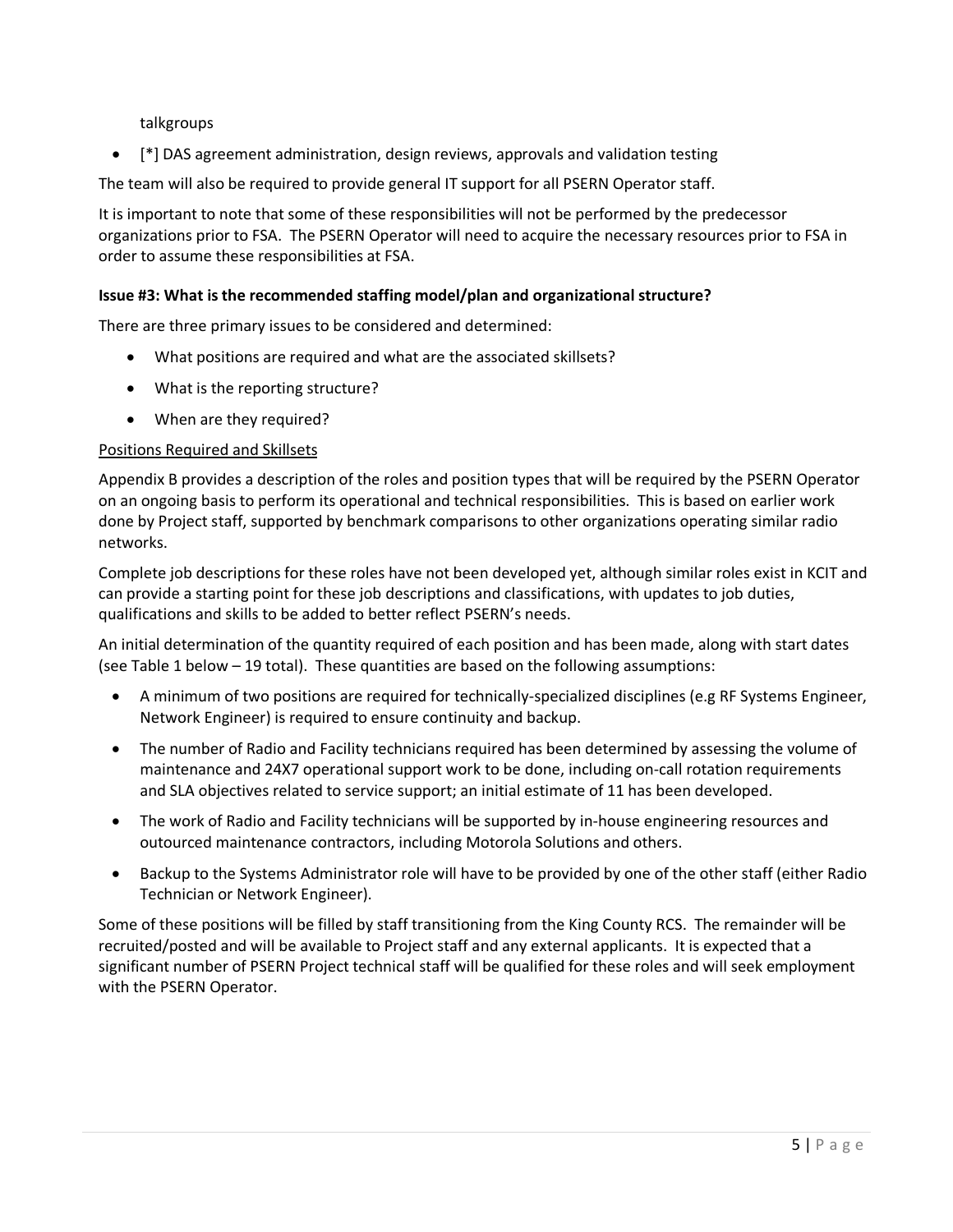| Position/Role                      | Quantity       | Start Date of First Hire <sup>2</sup><br>(assumes FSA at end March 2023) |
|------------------------------------|----------------|--------------------------------------------------------------------------|
| <b>Engineering Supervisor</b>      | 1              | January 2023                                                             |
| RF Systems Engineer                | 2              | October 2022                                                             |
| Network Engineer                   | $\overline{2}$ | December 2022                                                            |
| <b>Radio Operations Supervisor</b> | 1              | December 2022                                                            |
| Radio Technician                   | 9              | October 2022                                                             |
| <b>Facilities Technician</b>       | $\overline{2}$ | December 2022                                                            |
| System Administrator               | $\mathbf{1}$   | October 2022                                                             |
| <b>Security Analyst</b>            | 1              | October 2022                                                             |
| Total                              | 19             |                                                                          |

# *Table 1 – Steady State Staffing Requirements (Post-FSA Technical/Operational Roles)*

# Reporting Relationships

Based on a review of the functions discussed in Issue #2 above, the Technical Operations team should be organized into two main groups – Operations and Engineering – with an explicit distinction between two categories of functions and activities:

- Operations maintain and operate the network, deliver service to users, track and report on service metrics, respond to incidents via a 24X7 on-call rotation, etc.
- Engineering establish and maintain technical standards and documentation, provide a second/higher level of technical and design support, oversee network design and any future project and implementation activities.

Each of these groups should be led by a supervisor who would report to the Technical Operations Manager:

- o Radio and Facility Technicians will report to Radio Operations Supervisor.
- o RF System Engineers and Network Engineers will report to Engineering Supervisor.

The System Admininistrator should report directly to the Technical Operations Manager as this role will support the overall PSERN organization, as well as the Tech Ops team.

The reporting of the Security Analyst needs to be further assessed as part of determining how to provide security management functions for the PSERN Operator<sup>[3](#page-14-1)</sup>. For now, it is assumed that this position should not report to the Tech Ops Manager because it will have organization-wide responsibilities and an appropriate separation of duties with respect to securing the radio network and other IT systems is required.

<span id="page-14-0"></span> $^2$  Recruiting and hiring activities, including drafting of job descriptions, need to begin several months before this date.

<span id="page-14-1"></span><sup>&</sup>lt;sup>3</sup> The PSERN Operator will need a "Security Officer" or equivalent role that is responsible for all matters relating to Physical, Technical and Personnel Security. The most effective approach to fulfilling this role has not been determined and could include outsourcing specific security functions, in which case the Executive Director would maintain direct oversight of outsourced functions. A consulting activity to develop requirements for the security functions for the PSERN Operator is planned for later in 2022.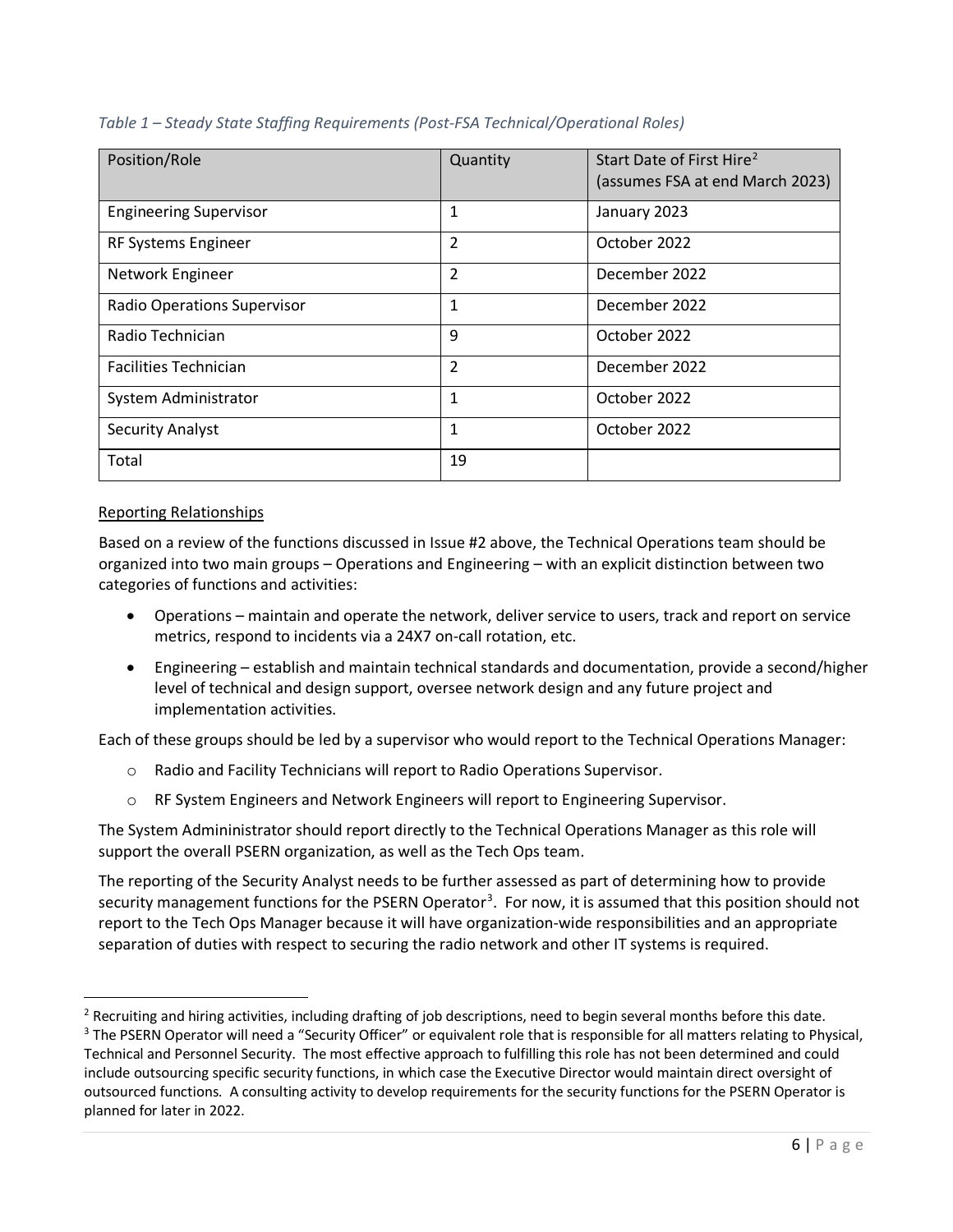Refer to Appendix C for an organizational chart that shows the proposed structure.

# When Required

The labor market for specialized technical resources in King County is very challenging. To maximize the probability of having sufficient resources and skillsets in place when it assumes operational responsibility, the PSERN Operator should:

- Commence recruiting for critical roles once the Technical Operations Manager is in place, and be ready to hire and on-board staff as soon as suitable candidates are identified.
- Confirm job offers for transitioning staff as soon as possible and in a timeline that enables, supports and benefits the pre-FSA operational support model discussed above.

PSERN's operational risk pre-FSA can be significantly reduced if the PSERN Operator can ramp up its resourcing and begin to assume certain operational responsibilities in advance of FSA as discussed above. New and transitioning staff will need time to adjust, become familiar with new responsibilities, tools and support processes, in addition to acquiring additional training and familiarization with the new radio system and associated infrastructure.

Certain resources will be required prior to FSA, both to support the operational transition of the network and more general ramp-up of the PSERN Operational organization. Specific activities that will drive needs for early resource availability are:

- Operational planning, including development of the policies, procedures and processes described in the end user SLA documents, along with the tools and systems required to support their execution (asset management, service management systems).
- Tracking of network and service performance, including reporting to users and other stakeholders.
- The set-up and outfitting of a facility/workspace and supporting IT systems for the PSERN Operator should be complete by the end of 2022:
	- o A System Administrator should start no later than October 2022.
- The PSERN Operator needs to establish a Cybersecurity program and baseline security controls and management processes for technical systems in time to implement them at or before FSA:
	- $\circ$  A Security Analyst should start no later than October 2022 to coordinate security-related activities identified during the security consulting project.
- Approval of new PSERN DAS installations approvals is needed on an ongoing basis after Wave 2 transition:
	- o The first of two RF Systems Engineers should start no later than October 2022.
- The PSERN Operator should be in a position to transition PSERN Project technical staff at the point that funding for key positions ends in order to ensure those resources do not go elsewhere:
	- o On-boarding of Radio and Facilities Technicians should commence in December 2022.
- Supervisory positions should be in-place at or prior to the point the respective groups ramp-up
	- o Supervisors should be on-boarded no later than December 2022.

A summary of a staffing ramp-up plan that meets these requirements is provided in Appendix C.

# **Issue #4: What uncertainties exist with our understanding of the required staffing plan and our ability to**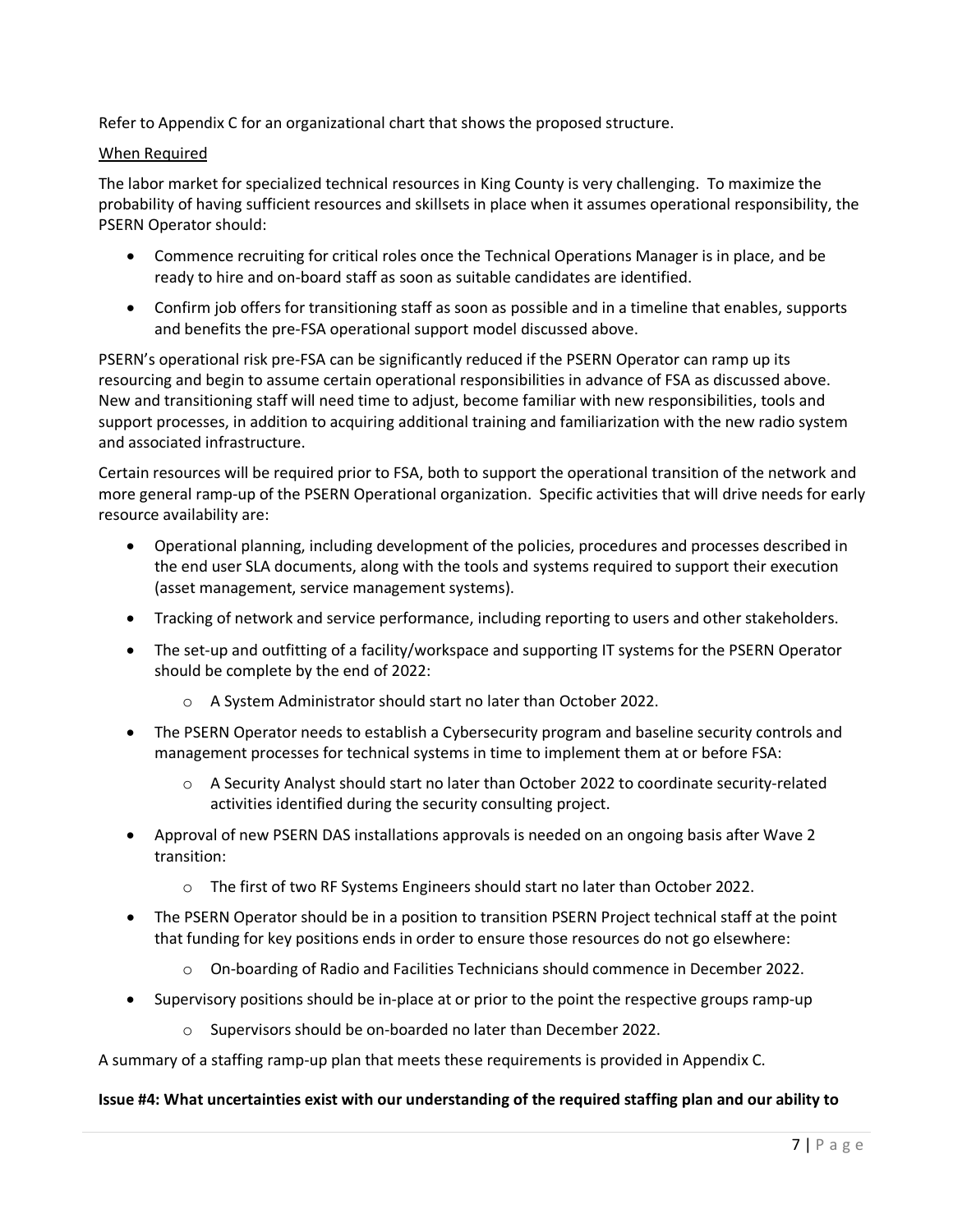# **implement it?**

The following uncertainties, affecting this staffing plan, have been identified:

- 1. Ability to recruit and hire qualified staff and timeliness of on-boarding:
	- $\circ$  It is assumed that KCIT HR will support PSERN's recruiting and on-boarding efforts.
	- $\circ$  King County Council will have to approve additional FTE positions as shown in Appendix  $C^4$  $C^4$ .
	- $\circ$  For resources that are not transitioning from predecessor roles, the time to recruit and the level of experience, skillset and capability that can be recruited, is unclear.
- 2. Who will transition pursuant to the Operator ILA?:
	- $\circ$  Currently it is assumed that five (5) existing staff from King County RCS will transition, and none from Seattle. This needs to be confirmed.
	- $\circ$  A significant number of PSERN Project technical staff are expected to seek employment with PSERN Operator but these staff will not transition pursuant to the ILA.
- 3. A detailed understanding of the ongoing operational and engineering workload and method of resource deployment and utilization:
	- $\circ$  This will affect the number of Radio and Facility Technicians required and the mix of classifications.
	- $\circ$  Among other issues, the amount of DAS design approval and testing effort will impact the number of RF System Engineers required.
- 4. Wave transition schedule and FSA timing:
	- o Wave transition dates and FSA may delay from their current targets, which could have the effect of extending the period of time in which the "Hybrid" operational support model is required.
	- $\circ$  Wave transition delays should not delay staffing and ramp-up of the PSERN Operator due to uncertainty with hiring timelines and the risk of not having sufficient staff in place.
- 5. Will additional administrative, stakeholder engagement or business analysis support will be needed for the Technical Operations group?
	- $\circ$  This would support service management, operational reporting and process development.
	- $\circ$  No resource of this type is currently included in the staffing plan as it is assumed technical staff will perform these functions.
- 6. Effort and timing involved in decommissioning KCERCS:
	- o Some existing KCERCS technical resources will be needed to decommission KCERCS infrastructure after FSA, which could delay transition of those staff or require the PSERN Operator to make provision for those activities to be performed by its staff.
- 7. Need for Project Management and other project-driven resource(s):
	- $\circ$  The amount and timing of new/future projects and initiatives to be undertaken by the PSERN

<span id="page-16-0"></span><sup>4</sup> Currently only 6 PSERN Operator positions are authorized. An additional 20 must be authorized prior to October 2022 to support this staffing plan.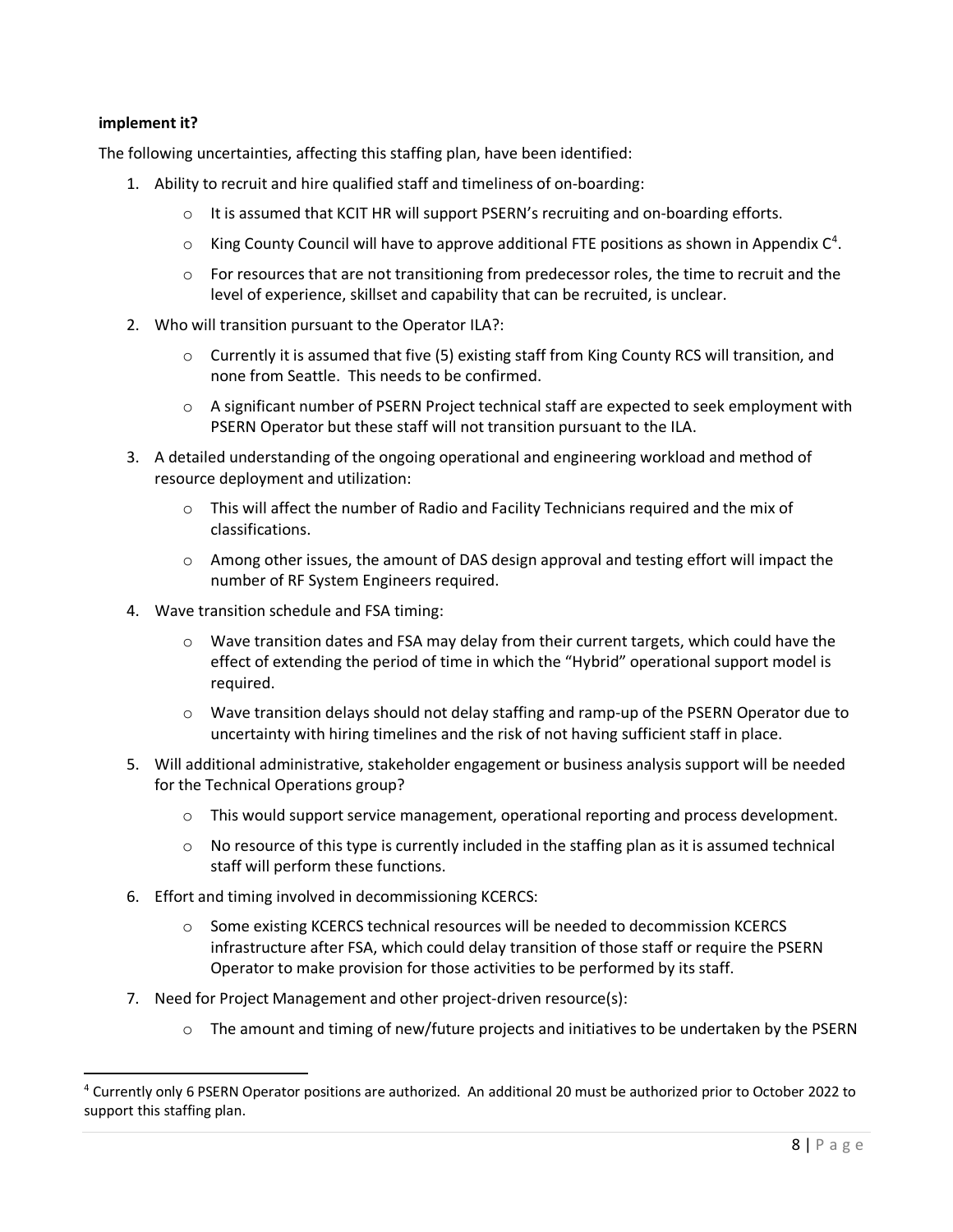Operator is not known.

- $\circ$  Additional tower collocation/sublease arrangements are one specific initiative that will likely drive resource needs.
- o In general, new projects or initiatives should bring new funding and resourcing.

As a significant number of uncertainties currently exist, the staffing plan presented in this report should be viewed as preliminary, subject to revision as assumptions change and our understanding of what it will take to operate PSERN as it develops and evolves.

# **RECOMMENDATIONS:**

As a result of the analysis presented, it is recommended that the Board:

- 1. Endorse the preliminary staffing plan in this report and its appendices, including positions, timelines and reporting structure. This will establish a baseline plan that can be used for:
	- o Planning operational transition activities, including arrangements for the interim (pre-FSA) operational support model for the combined PSERN/KCERCS infrastructure.
	- o Determine the additional funding requirements for PSERN Operator start-up that will be presented at the April meeting.
	- o Planning recruiting, hiring and on-boarding activities jointly with KCIT HR.
- 2. Consider fixing the date at which the PSERN Operator assumes operational responsibility for the network. This will ensure that the staffing/hiring plan does not becoming a moving target if Wave transition dates slip. This may require detaching the "Operator Go-Live" date from the FSA milestone in the Motorola contract. The legal and financial implications of doing this will be discussed in the funding report to be presented in April.

Both of these recommendations are based on the belief that to enable an efficient operational transition and avoid risk, the PSERN Operator should be hiring certain operational and technical positions several months in advance of the point at which it becomes operationally responsible for the network.

# **CONCLUSION:**

This report has provided a plan for hiring and staffing technical and operational positions with the PSERN Operator organization. It has made two recommendations with respect to staffing of the Technical Operations team within the PSERN Operator organization.

A Technical Operations team of approximately 19 staff will be required at the point the PSERN Operater assumes responsibility for operating the network, currently assumed to be at Full System Acceptance (FSA). However, a subset of those positions should be funded and hired in advance of FSA to address PSERN operational risk, support PSERN Operator start-up activities and enable newly-hired staff to become familiarized with the PSERN network prior to assuming full operational responsibility.

The Board has been requested to endorse the staffing plan in this report to establish a basis for operational transition planning activities that will be undertaken in the months leading up to FSA, including recruiting and hiring. The required funding and potential sources of funding to enable technical/operational staff to start work prior to FSA will be presented and discussed at the April meeting.

The Board is also being asked to consider fixing the date at which the PSERN Operator assumes operational responsibility for the network to ensure that the staffing plan does not becoming a "moving target" if Wave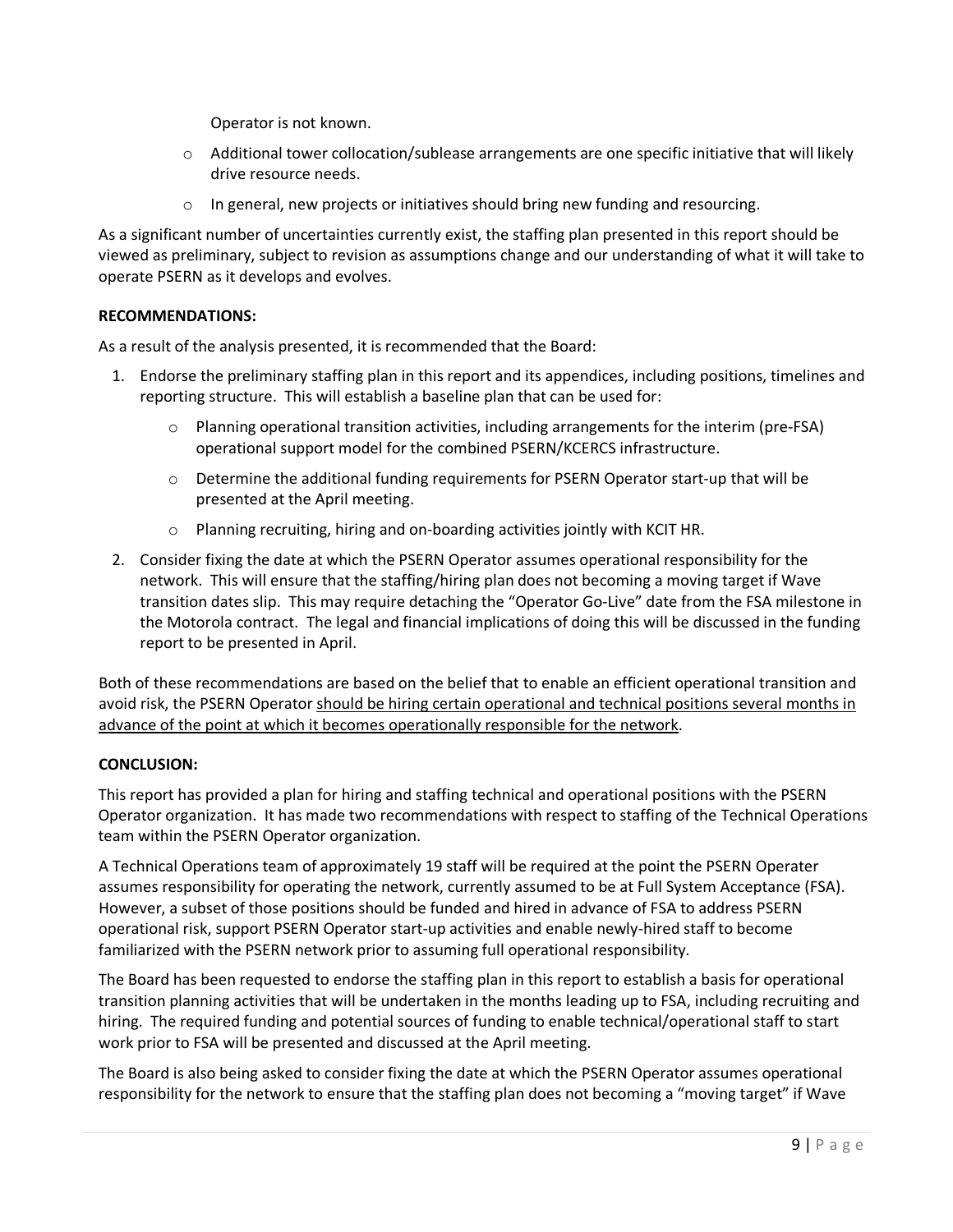transition dates slip further.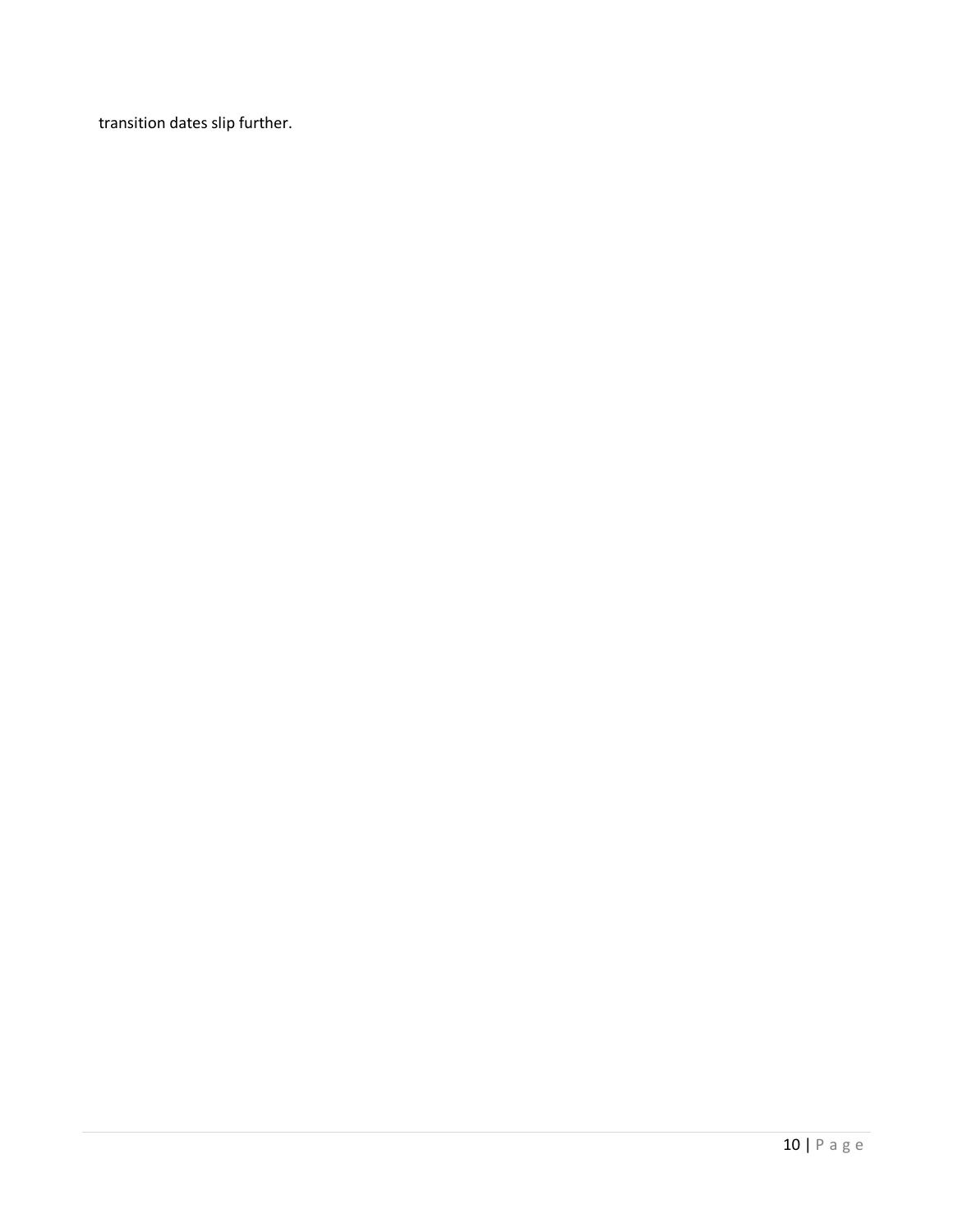# **SUPPORTING DOCUMENTATION:**

# **Appendix A: PSERN Operator Technical and Operational Activities and Processes**

The technical and operational processes, functions, activities and responsibilities of the PSERN Operator are described at a high level in two existing agreements/documents:

- 1. The Radio and Dispatch End User Service Level Agreements
- 2. The Technical Operations Manager job description

Extracts from these documents, along with the mapping of each item to technical or operational processes or categories are provided in the tables below. This shows which group or position within the Technical Operations group will be primarily responsible for each process or category of activity.

If the responsibility is indicated as "Tech Ops Manager", then the responsibility will either be shared across multiple groups/positions or will be primarily the responsibility of the Technical Operations Manager (e.g. management of vendor contractual relationships).

| Item                                                                                                                              | <b>Process/Category</b>    | <b>Responsibility</b>   |
|-----------------------------------------------------------------------------------------------------------------------------------|----------------------------|-------------------------|
| Upon execution of the Operations Period ILA and formation of the<br>PSERN Operator, whichever is later, the PSERN Operator shall: |                            |                         |
| Develop and adopt a maintenance & operations plan that<br>1.<br>includes:                                                         |                            |                         |
| Talkgroup prioritization levels and site authorizations                                                                           | System Standards           | Engineering             |
| Authorized template configuration changes by Radio<br>Shops                                                                       | Radio Config/Admin         | Operations              |
| System maintenance standards                                                                                                      | System Standards           | Engineering             |
| Technician/System manager administrative rights<br>٠                                                                              | <b>Security Management</b> | System Administrator    |
| Training requirements for technical staff                                                                                         | <b>Resource Management</b> | <b>Tech Ops Manager</b> |
| Distribution, management, and archiving of regional and<br>End User Agency encryption keys                                        | Key Management             | Operations              |
| System key management and distribution                                                                                            | System Standards           | Engineering             |
| OTAP/OTAR roles and responsibilities                                                                                              | System Standards           | Engineering             |
| Issue resolution reporting procedures including system<br>status, repairs made, impacted area, etc.                               | Incident Management        | Operations              |
| Continuity of operations procedures                                                                                               | <b>Business Continuity</b> | Operations              |
| Procedures for End User agencies to add radios to their<br>inventory at their own cost                                            | Service Catalog            | Tech Ops Mgr            |
| Talkgroup sharing agreement requirements                                                                                          | System Standards           | Engineering             |
| Conventional channel sharing agreements                                                                                           | License Authorization      | Engineering             |

# *Table 2. Extract from Radio and Dispatch End User SLA*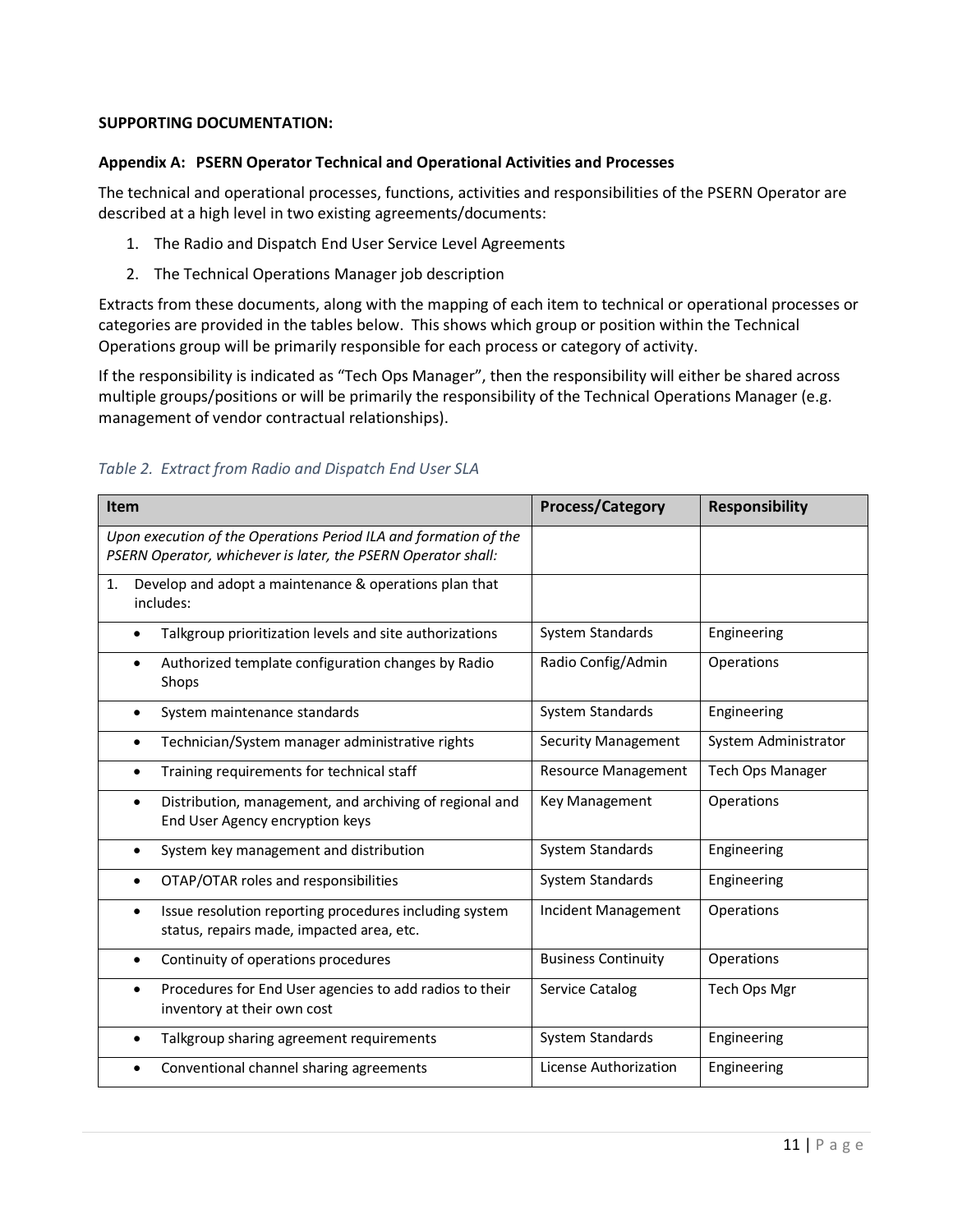| Item |                                                                                                                                                                                                                                                          | <b>Process/Category</b>      | <b>Responsibility</b>   |
|------|----------------------------------------------------------------------------------------------------------------------------------------------------------------------------------------------------------------------------------------------------------|------------------------------|-------------------------|
| 2.   | Adopt policies governing the replacement, removal, and<br>addition of Equipment under its control                                                                                                                                                        | Asset Management             | Tech Ops Mgr            |
| 3.   | Adopt policies related to the access of PSERN for mutual aid<br>and/or interoperability purposes                                                                                                                                                         | System Standards             | Tech Ops Mgr            |
| 4.   | Adopt policies defining the approved Equipment and<br>Subscriber Radios authorized for use in PSERN                                                                                                                                                      | System Standards             | Engineering             |
| 5.   | Adopt and implement information assurance controls,<br>policies, procedures and processes                                                                                                                                                                | <b>Security Management</b>   | Security Officer        |
| 6.   | Adopt policies governing the change management program                                                                                                                                                                                                   | Change Control               | <b>Tech Ops Manager</b> |
| 7.   | Work in partnership with the End User Agencies to develop<br>and regularly report on performance and operating metrics<br>indicating system performance as well as the PSERN<br>Operator's ability to meet the End User Agencies service<br>requirements | <b>Operational Reporting</b> | Operations              |
| 8.   | Upon request by End User Agencies, provide reports of<br>system usage and equipment inventories.                                                                                                                                                         | <b>Operational Reporting</b> | Operations              |
| 9.   | Upon request of the Dispatch Center, provide monthly<br>reports in a mutually agreeable format on system usage<br>statistics including:<br>Push to talk statistics<br>Talk time statistics<br>Radio emergency button activations<br>Active radio reports | <b>Operational Reporting</b> | Operations              |

# *Table 3. Extract from Technical Operations Manager Job Description*

| <b>Item</b>                                                                                                                                                                                                                                                       | <b>Process/Category</b> | <b>Responsibility</b> |
|-------------------------------------------------------------------------------------------------------------------------------------------------------------------------------------------------------------------------------------------------------------------|-------------------------|-----------------------|
| <b>Operational Management</b>                                                                                                                                                                                                                                     |                         |                       |
| Oversee and direct the delivery of the PSERN radio network<br>1.<br>services, including the design, development, implementation,<br>operation and maintenance of the radio network and<br>infrastructure in support of public safety and public service<br>users. | Service Delivery        | Tech Ops Mgr          |
| Oversee the development and implementation of<br>2.<br>operational policies, procedures and processes to maintain<br>and support the PSERN radio system, including<br>documentation, service management systems and training<br>materials.                        | Service Delivery        | Operations            |
| Ensure the radio network is operated and maintained in<br>3.<br>compliance with PSERN performance standards and<br>operational policies, procedures and processes.                                                                                                | System Maintenance      | Operations            |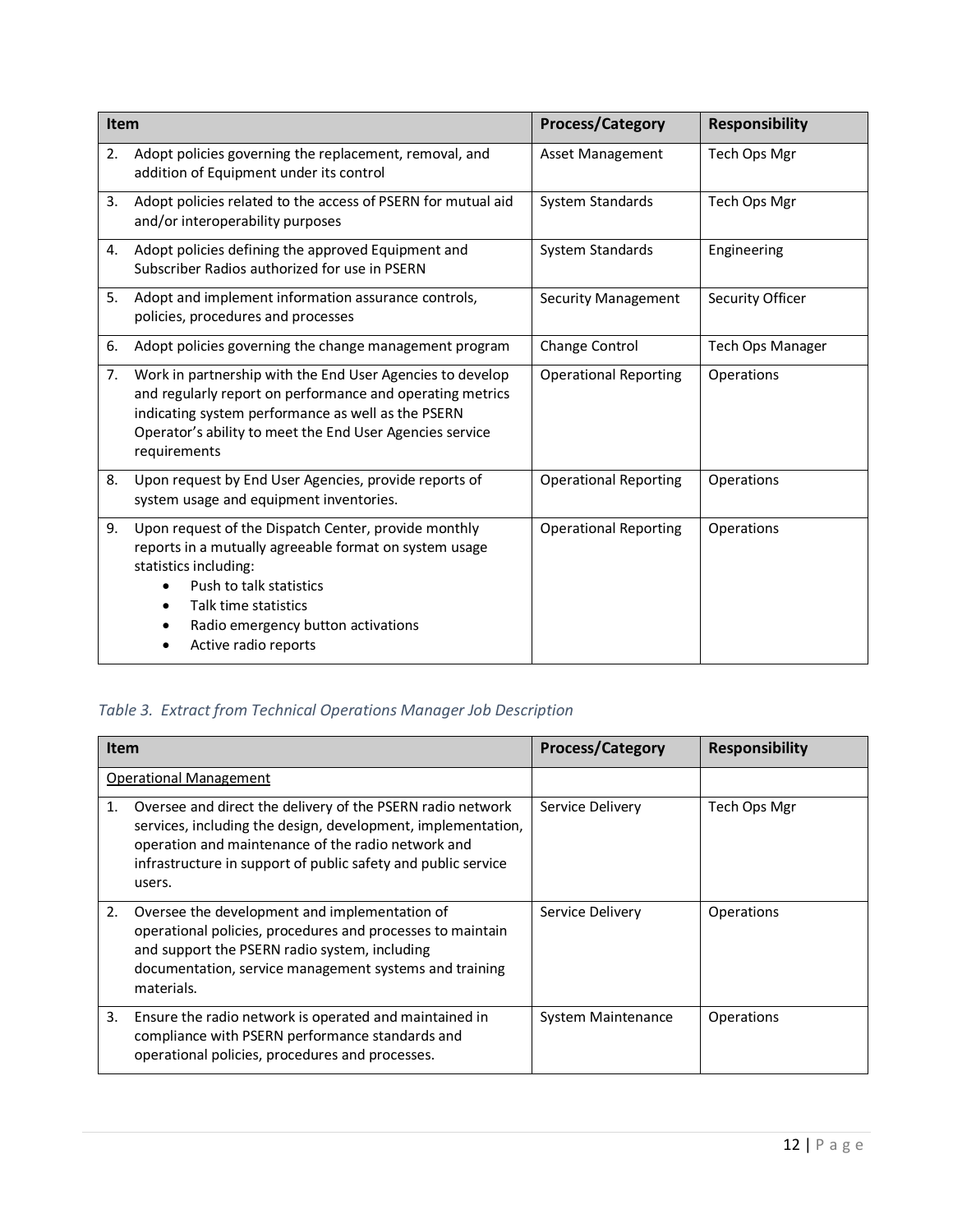| Item |                                                                                                                                                                                                                                  | <b>Process/Category</b>    | <b>Responsibility</b> |
|------|----------------------------------------------------------------------------------------------------------------------------------------------------------------------------------------------------------------------------------|----------------------------|-----------------------|
| 4.   | Oversee the development of plan(s) to mobilize resources to<br>respond to system failures or threats caused by external<br>sources, including natural and man-made hazards.                                                      | Incident Management        | Operations            |
| 5.   | Oversee the development, planning and implementation of<br>disaster recovery, business continuity and cyber incident<br>response plans for the PSERN radio network and<br>infrastructure.                                        | <b>Business Continuity</b> | Tech Ops Mgr          |
| 6.   | Oversee and direct the resolution of complex technical<br>and/or operational issues and incidents related to the radio<br>network and infrastructure.                                                                            | Incident Management        | Operations            |
| 7.   | Ensure action and escalation plans are developed and<br>implemented on a proactive basis in support of incident<br>resolution and remediation.                                                                                   | Incident Management        | Operations            |
| 8.   | Develop and maintain agreements, service/support plans and<br>effective working relationships with PSERN technical and<br>support vendors at all organizational levels.                                                          | Service Delivery           | Tech Ops Mgr          |
| 9.   | Ensure all routine and ongoing maintenance on systems and<br>infrastructure is completed in accordance with schedules<br>recommended by equipment vendors or PSERN operational<br>policy/practice.                               | System Maintenance         | Operations            |
|      | 10. Direct and monitor service and support activities to ensure<br>that customer service standards are met and customer<br>service, agency transition and operational support issues are<br>appropriately resolved.              | Service Delivery           | Operations            |
|      | 11. Be available on-call and reachable via work cell phone 24/7 in<br>the event of an emergency affecting the radio network.                                                                                                     | Incident Management        | Tech Ops Mgr          |
|      | Service Standards and Performance                                                                                                                                                                                                |                            |                       |
|      | 12. Oversee the development and implementation of technical<br>standards for the PSERN radio system.                                                                                                                             | System Standards           | Engineering           |
|      | 13. Ensure performance standards for the radio network.<br>infrastructure, systems and services are established and<br>regularly reviewed.                                                                                       | System Standards           | Engineering           |
|      | 14. Ensure service management processes are developed and<br>implemented in compliance with industry best practices such<br>as ITIL.                                                                                             | Service Delivery           | Tech Ops Mgr          |
|      | Customer Service Delivery & Relationship Management                                                                                                                                                                              |                            |                       |
|      | 15. Plan, organize, direct and manage service delivery and<br>support of the PSERN radio network and related technical<br>services for the benefit of PSERN customers in accordance<br>with applicable Service Level Agreements. | Service Delivery           | Tech Ops Mgr          |
|      | 16. Develop and maintain effective working relationships with<br>PSERN customer and user agency personnel and other PSERN<br>stakeholders at all organizational levels.                                                          | Service Delivery           | Tech Ops Mgr          |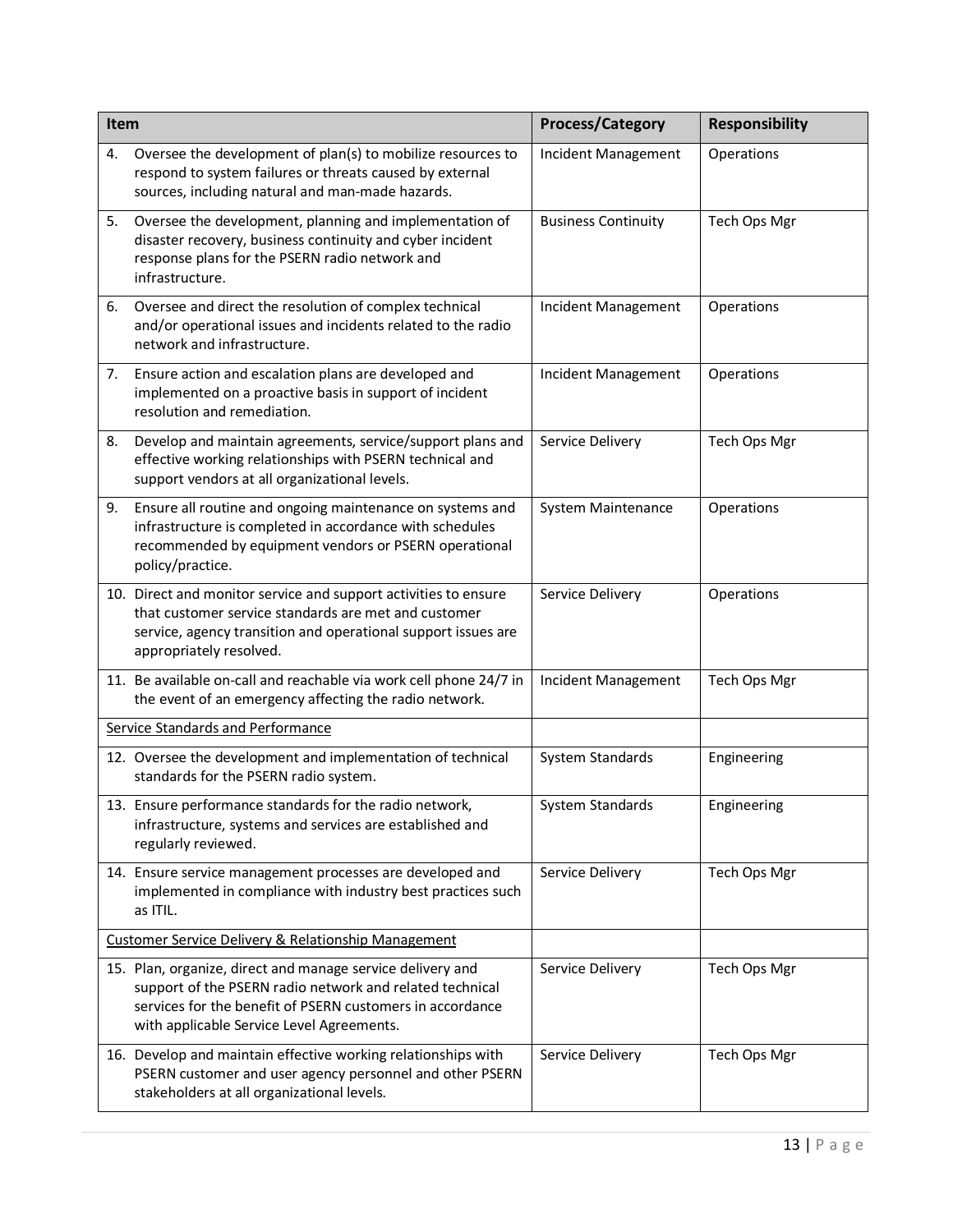| Item                                                                                                                                                                                                                                                                        |                                                               | <b>Process/Category</b> | <b>Responsibility</b> |  |  |
|-----------------------------------------------------------------------------------------------------------------------------------------------------------------------------------------------------------------------------------------------------------------------------|---------------------------------------------------------------|-------------------------|-----------------------|--|--|
| 17. Support the development of service agreements with<br>customers and coordinate implementation of such<br>agreements with other PSERN departments, vendors and<br>suppliers.                                                                                             | Service Delivery                                              | Tech Ops Mgr            |                       |  |  |
| and new or prospective customers.                                                                                                                                                                                                                                           | 18. Support the development of service proposals for existing |                         |                       |  |  |
| 19. Liaise, consult, and negotiate with customers on ongoing<br>service delivery management matters, including service<br>levels, service requirements, support processes, scheduling,<br>incident management, operational risks and financial<br>implications.             |                                                               | Service Delivery        | Tech Ops Mgr          |  |  |
| 20. Liaise with current and potential customers to define<br>financial, technical, functional, performance and operational<br>requirements related to service improvement, enhancement,<br>and expansion initiatives.                                                       | Service Delivery                                              | Tech Ops Mgr            |                       |  |  |
| <b>System and Service Development</b>                                                                                                                                                                                                                                       |                                                               |                         |                       |  |  |
| 21. Oversee and direct the development, implementation and<br>integration of new or modified equipment, systems and<br>services within the PSERN radio network and infrastructure<br>as part of PSERN capital improvement, construction or<br>service enhancement projects. |                                                               | Implementation/PM       | Tech Ops Mgr          |  |  |
| 22. Oversee and direct the development of preferred technical<br>solutions and associated implementation and transition<br>strategies.                                                                                                                                      |                                                               | System Standards        | Engineering           |  |  |
| 23. Oversee and direct the specification and acquisition of<br>infrastructure, equipment, software, services, and vendor,<br>contractor and staff resources.                                                                                                                |                                                               | System Standards        | Engineering           |  |  |
| 24. Plan, develop, negotiate and implement agreements with<br>vendors, service providers, suppliers and consultants in<br>collaboration with other PSERN departments and<br>stakeholders.                                                                                   |                                                               | System Standards        | Engineering           |  |  |
| 25. Oversee and direct the development and implementation of<br>network and service management systems and applications<br>within the PSERN technical operations area.                                                                                                      |                                                               | System Standards        | Tech Ops Mgr          |  |  |
| 26. Provide technical advice as part of the development and<br>approval of business cases and business plans for new or<br>enhanced services, equipment or infrastructure.                                                                                                  |                                                               | Service Delivery        | Tech Ops Mgr          |  |  |
| 27. Assess service enhancement requirements and<br>opportunities; evaluate risk, projected costs and benefits and<br>prepare recommendations.                                                                                                                               |                                                               | Service Delivery        | Tech Ops Mgr          |  |  |
| 28. Analyze and assess future technology and service<br>requirements driven by evolving customer and stakeholder<br>needs, including those associated with evolving legislation,<br>regulation and governmental policy.                                                     |                                                               | System Standards        | Engineering           |  |  |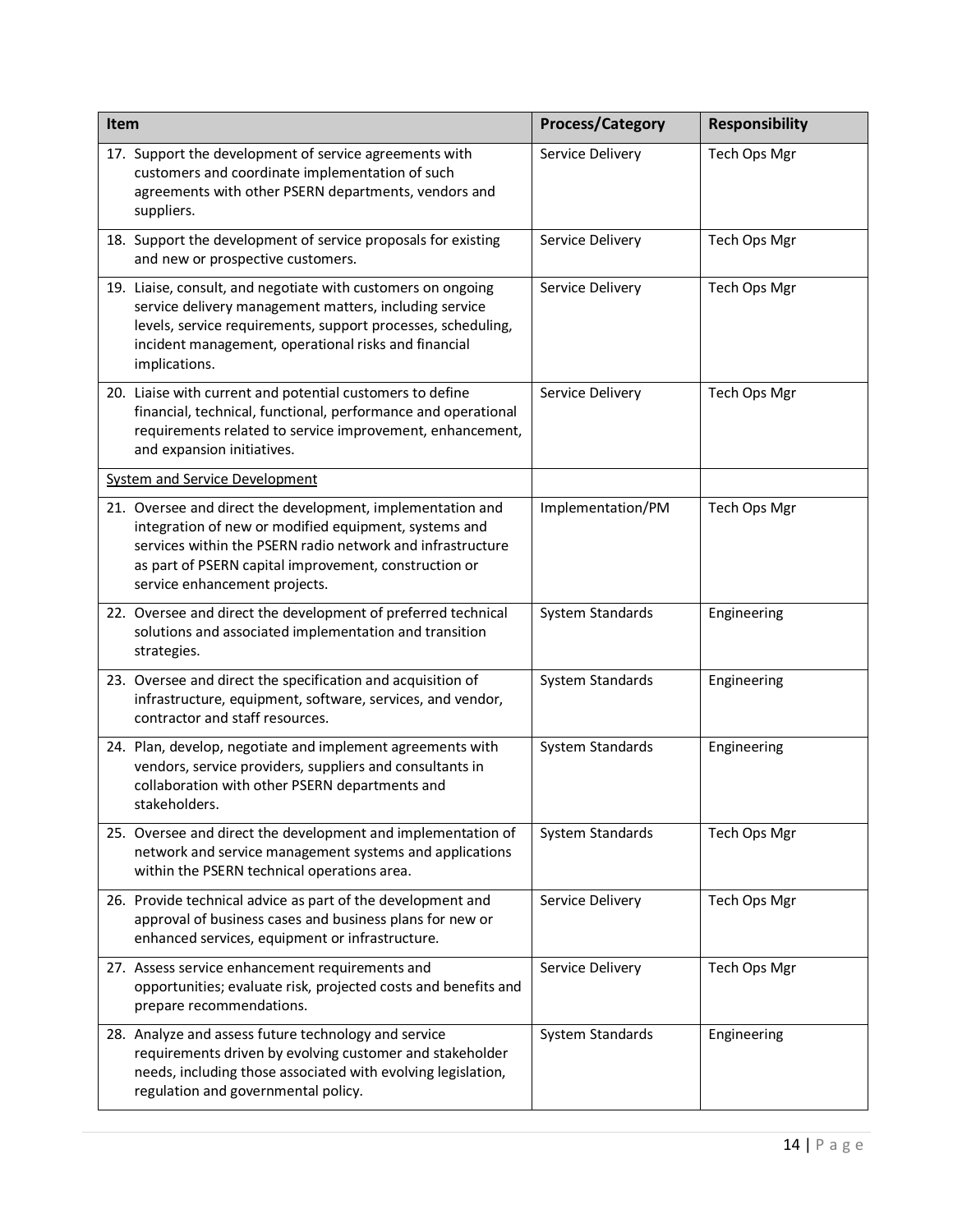| <b>Item</b>                                                                                                                                                      | <b>Process/Category</b> | <b>Responsibility</b> |  |  |
|------------------------------------------------------------------------------------------------------------------------------------------------------------------|-------------------------|-----------------------|--|--|
| <b>Project Management</b>                                                                                                                                        |                         |                       |  |  |
| 29. Oversee network, infrastructure and service development<br>projects of varying levels of complexity; define and<br>recommend project milestones and budgets. | Implementation/PM       | Engineering           |  |  |
| 30. Apply appropriate project management policies, processes<br>and procedures for the initiation, approval and prioritization<br>and projects.                  | Implementation/PM       | Tech Ops Mgr          |  |  |
| 31. Provide guidance and direction to staff in applying project<br>management processes and procedures.                                                          | Implementation/PM       | Tech Ops Mgr          |  |  |
| 32. Address and/or escalate significant project issues as<br>necessary to ensure successful project execution.                                                   | Implementation/PM       | Tech Ops Mgr          |  |  |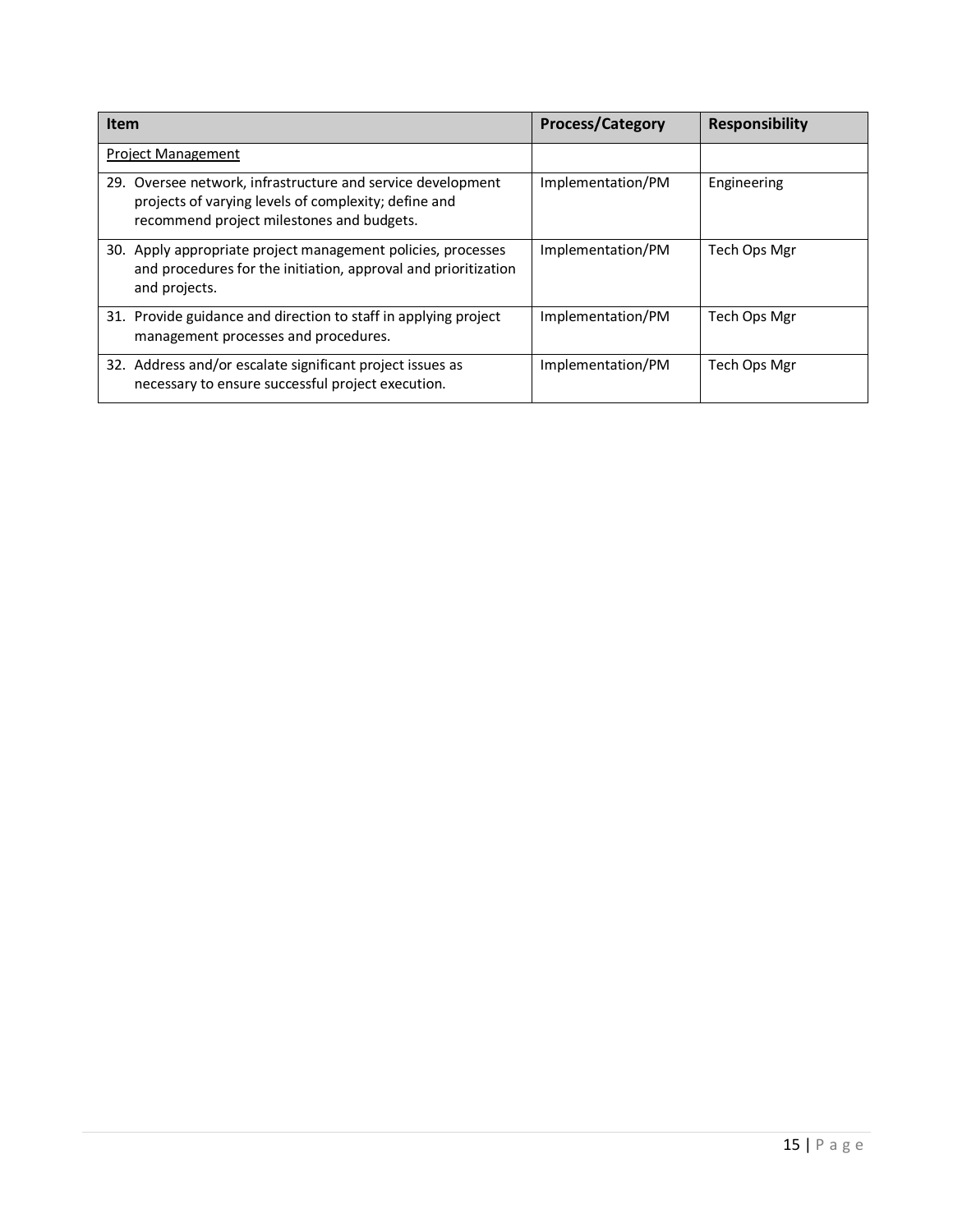# **Appendix B: Summary of PSERN Operator Technical & Operational Roles**

#### **Engineering Supervisor**

- Lead engineering and technical resource and system/network design authority
- Mentor and supervise RF Systems and Network Engineers
- Coordinate and oversee engineering functions, including:
	- o System coverage design and validation
	- o System configuration standards (e.g. roaming parameters)
	- o Technical design and development of new services
	- o Spectrum licensing, compliance and administration
	- o DAS/BDA design review and authorization process
	- o User equipment standards
	- o Radio configuration (template) standards
	- o System maintenance standards
	- o Network design standards
	- o Technical documentation standards
	- o System upgrade planning
	- o Technical support for radio site collocation agreements and activities
- Oversee contracted design and engineering resources
	- o RF coverage and capacity design
	- o Infrastructure design
	- o Electrical & HVAC design
	- o Structural design

#### **RF Systems Engineer**

- RF coverage design, validation and testing
- System configuration design, validation and testing
- Develop and support system validation and testing processes/methodologies
- System security design, including encryption and key management planning
- DAS UL validation and testing methodology development support
- New service design and implementation
- Technical/design support (RF/system  $-2^{nd}$  level) resource for Operations
- Project management, design and risk assessment for significant system upgrade activities
- Spectrum license application and administration

#### **Network Engineer**

- MPLS and IP network design, implementation and maintenance support
- Develop and implement security controls, firewall and network configurations
- Risk assessment for significant network changes
- Develop, implement and update network routing rules and protocol configurations
- Technical/design support (network  $-2<sup>nd</sup>$  level) resource for Operations
- Oversee significant network implementation and upgrade activities
- Administrative network (LAN/WAN) design and implementation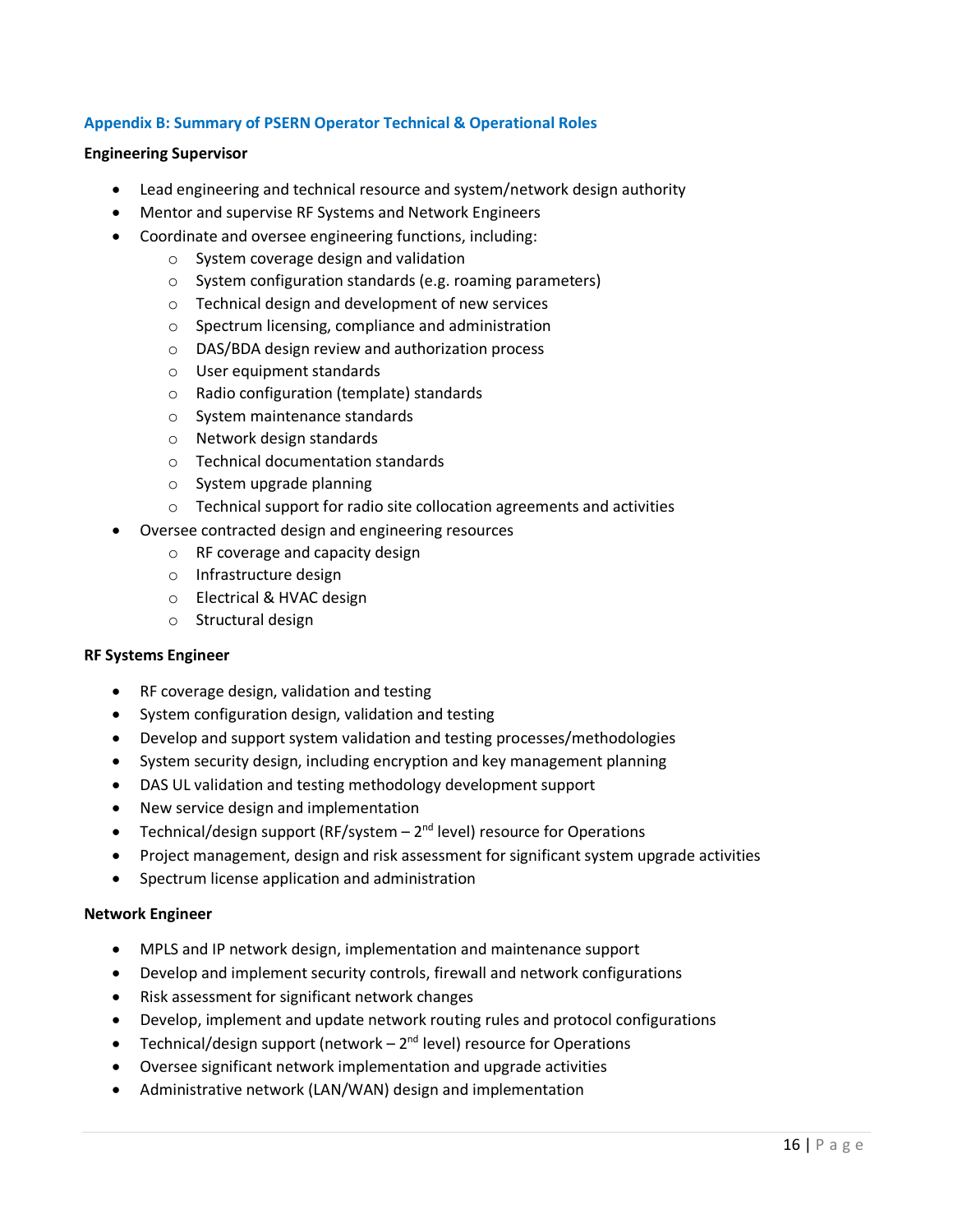#### **Operations Supervisor**

- Senior operational resource
- Liaise with PSERN radio users and clients regarding operational planning, incident response/resolution
- Prepare and distribute operational notifications for planned maintenance activities
- Mentor and supervise Radio and Facilities Technicians
- Schedule and coordinate operations and maintenance activities and maintain staff deployment plan
- Manage achievement of operational service levels, including tracking of service requests, incidents and problems
- Prepare and disseminate operational reports
- Support incident response escalation
- Manage vendor performance

# **Radio Technician**

- Radio network and site infrastructure monitoring and surveillance
- On-call for incident response
- Network and radio equipment installation, maintenance, testing, troubleshooting and repair, including vendor supervision
- Radio site infrastructure maintenance, testing, troubleshooting and repair, including vendor supervision
- Radio system configuration and administration
- DAS UL validation and testing
- Interference identification and tracking
- Contribute to and participate in network Change Approval processes

# **Facilities Technician**

- Support field activities of other Technical Operations staff
- Supervise contractors performing radio site maintenance/repair work
- Radio site infrastructure maintenance, testing, troubleshooting and repair, including vendor supervision
- Maintain PSERN facilities, including radio sites, data centres, warehouse and storage facilities
- Coordinate usage, storage, maintenance and repair of vehicles and other mobile/deployable equipment

# **System Administrator (IT)**

- Radio system workstation and server administration
- Server backups, maintenance and upgrades
- Administration of all radio system and administrative access rights
- Cloud (SaaS) applications administration
- Technical and administrative network and workstation acquisition, implementation and support
- Administration of cell phones

# **Security Analyst**

- Establish technical and Cyber security program according to industry best practices
- Implement and operate security monitoring tools/systems
- Support security incident response and investigate impact and root cause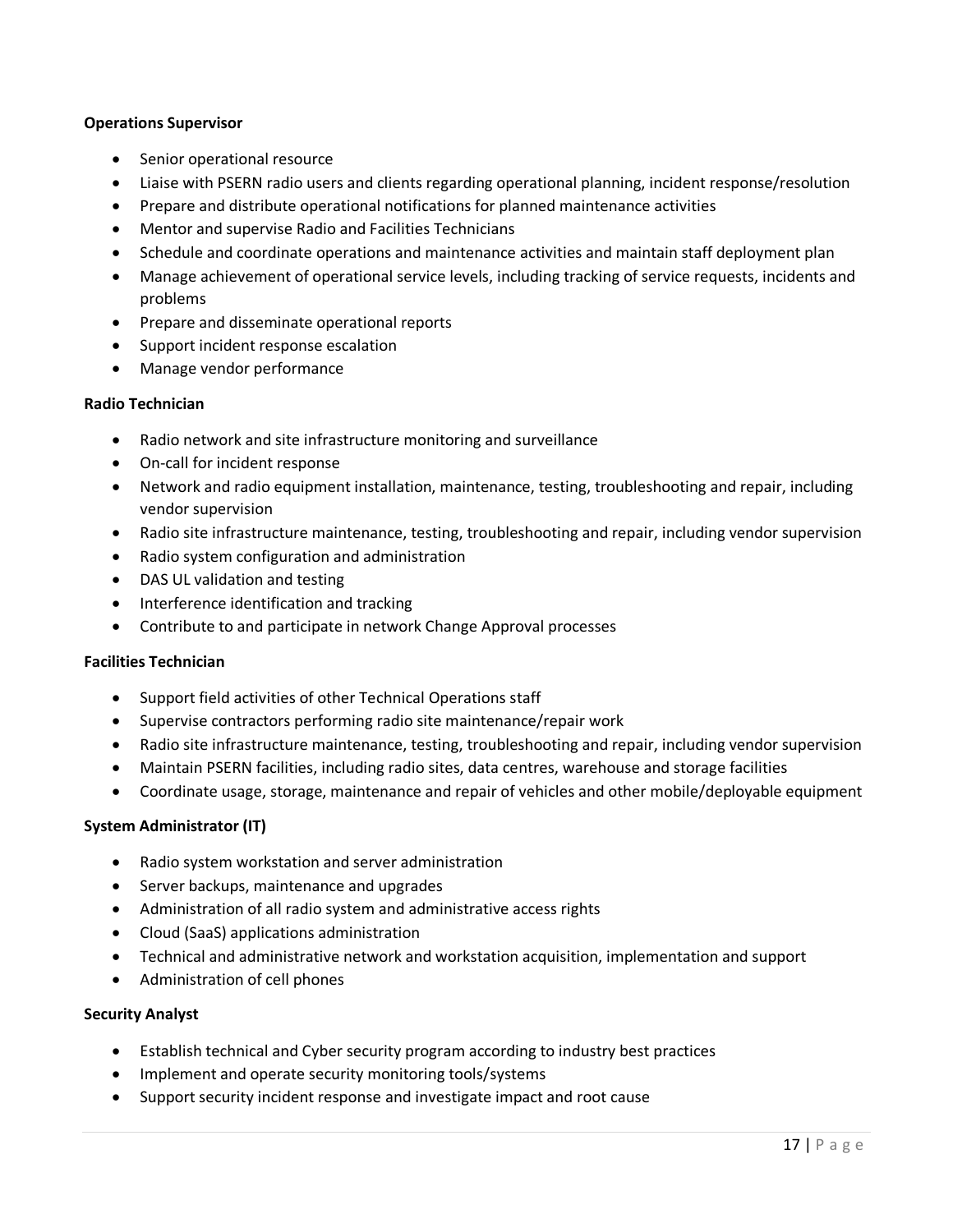- Coordinate Cyber security training programs for all staff
- Develop technical security policies, guidelines and control profiles for all PSERN systems and applications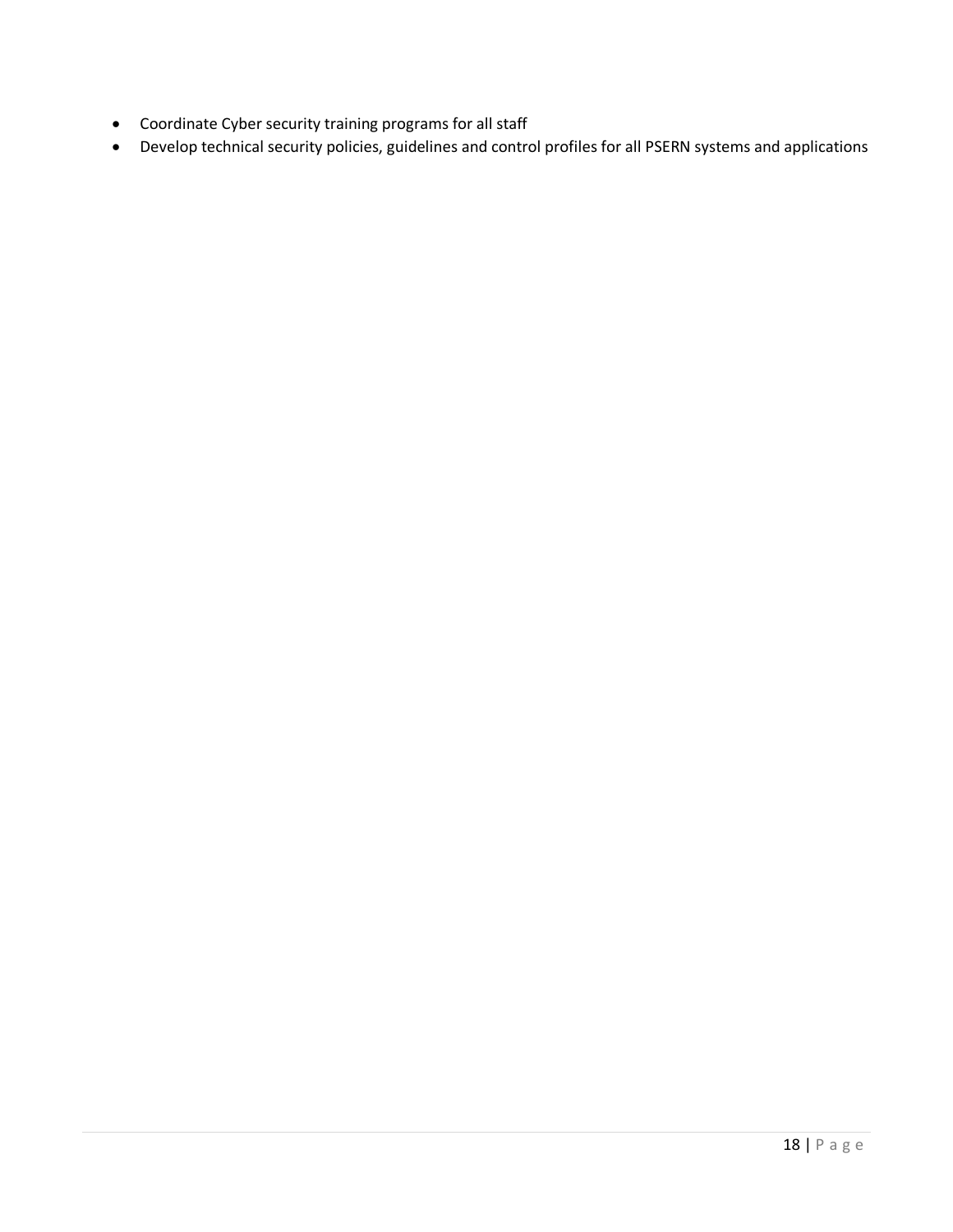# **Appendix C: Summary Staffing Plan and Timeline (Technical/Operational)**

| <b>PSERN Operator - DRAFT Staffing Plan</b> | 28-Feb-22                                                                  |                              |                              |                              |                         |                              |                                       |                                     |                                       |                           |                                       |                |                                                    |                                | FSA                                 |                |                |                |
|---------------------------------------------|----------------------------------------------------------------------------|------------------------------|------------------------------|------------------------------|-------------------------|------------------------------|---------------------------------------|-------------------------------------|---------------------------------------|---------------------------|---------------------------------------|----------------|----------------------------------------------------|--------------------------------|-------------------------------------|----------------|----------------|----------------|
|                                             |                                                                            |                              |                              |                              |                         |                              |                                       |                                     |                                       |                           |                                       |                |                                                    |                                |                                     |                |                |                |
| <b>PSERN Position</b>                       | Jan-22                                                                     | <b>Feb-22</b>                | <b>Mar-22</b>                | Apr-22                       | May-22                  | <b>Jun-22</b>                | <b>Jul-22</b>                         | Aug-22                              | Sep-22                                | Oct-22                    | <b>Nov-22</b>                         | <b>Dec-22</b>  | Jan-23                                             | Feb-23                         | Mar-23                              | Apr-23         | $May-23$       | <b>Jun-23</b>  |
|                                             |                                                                            |                              |                              |                              |                         |                              |                                       |                                     | <b>Green: Funded (prior to FSA)</b>   |                           |                                       |                | Yellow: Funding Gap (prior to FSA) - \$700K (est.) |                                |                                     |                |                |                |
| Management/Administration                   |                                                                            |                              |                              |                              |                         |                              |                                       |                                     |                                       |                           |                                       |                |                                                    |                                |                                     |                |                |                |
| Executive Director (TLT)                    | $\mathbf{1}$                                                               | $\mathbf{1}$<br>$\mathbf{r}$ | $\mathbf{1}$<br>$\mathbf{r}$ | $\mathbf{1}$<br>$\mathbf{r}$ | $\mathbf{1}$<br>У.      | $\mathbf{1}$<br>$\mathbf{r}$ | $\mathbf{1}$<br>$\blacktriangleright$ | $\mathbf{1}$<br>$\pmb{\mathcal{F}}$ | $\mathbf{1}$<br>$\blacktriangleright$ | $\mathbf{1}$<br>$\pmb{r}$ | $\mathbf{1}$<br>$\blacktriangleright$ | $\pmb{\nabla}$ | $\mathbf{1}$<br>$\mathbf{r}$                       | $\mathbf{1}$<br>$\pmb{\nabla}$ | $\mathbf{1}$<br>$\pmb{\mathcal{F}}$ | 1              | $\mathbf{1}$   | 1              |
| Administrative Staff (FTE)                  |                                                                            |                              |                              | $\overline{\phantom{0}}$     | $\overline{\mathbf{z}}$ | $\overline{2}$               | $\overline{3}$                        | $\overline{3}$                      | $\overline{3}$                        | $\overline{3}$            | $\overline{\mathbf{3}}$               | $\overline{a}$ | $6\overline{6}$                                    |                                | $6\overline{6}$                     | 6              | 6              | 6              |
| Total Administrative Staff (incl. ED)       | $\overline{2}$                                                             | $\overline{2}$               | $\overline{2}$               | 3                            | $\overline{3}$          | $\overline{3}$               | 4                                     | $\overline{4}$                      | 4                                     | $\overline{4}$            | $\overline{a}$                        | 4              | $\overline{7}$                                     | $\overline{7}$                 | $\overline{7}$                      | $\overline{7}$ | $\overline{7}$ | $\overline{ }$ |
| PSERN "Authorized" (1 TLT, 5 FTE)           | 6                                                                          | 6                            | 6                            | 6                            | 6                       | 6                            | 6                                     | 6                                   | 6                                     | 6                         | 6                                     | 6              | 6                                                  | 6                              | 6                                   | 6              | 6              | 6              |
| Technical/Operational                       |                                                                            |                              |                              |                              |                         |                              |                                       |                                     |                                       |                           |                                       |                |                                                    |                                |                                     |                |                |                |
| Security Analyst                            |                                                                            |                              |                              |                              |                         |                              |                                       |                                     |                                       | $\mathbf{1}$              | $\overline{1}$                        | $\mathbf{1}$   | $\mathbf{1}$                                       | $\overline{1}$                 | $\mathbf{1}$                        | 1              | 1              |                |
| System Administrator                        |                                                                            |                              |                              |                              |                         |                              |                                       |                                     |                                       | $\mathbf{1}$              | $\overline{1}$                        | $\overline{1}$ | $\mathbf{1}$                                       | $\overline{1}$                 | $\mathbf{1}$                        | 1              | $\mathbf{1}$   | $\mathbf{1}$   |
| <b>Engineering Supervisor</b>               |                                                                            |                              |                              |                              |                         |                              |                                       |                                     |                                       |                           |                                       |                | $\mathbf{1}$                                       | $\overline{1}$                 | $\mathbf{1}$                        | 1              | 1              | $\mathbf{1}$   |
| RF Systems Engineer                         |                                                                            |                              |                              |                              |                         |                              |                                       |                                     |                                       | 1                         | $\mathbf{1}$                          |                | $\overline{1}$                                     | $\overline{1}$                 | $\mathbf{1}$                        | $\overline{2}$ | $\overline{2}$ | $\overline{2}$ |
| Network Engineer                            |                                                                            |                              |                              |                              |                         |                              |                                       |                                     |                                       |                           |                                       |                | $\overline{1}$                                     | $\overline{1}$                 | $\overline{1}$                      | $\overline{2}$ | $\overline{2}$ | $\overline{2}$ |
| Radio Operations Supervisor                 |                                                                            |                              |                              |                              |                         |                              |                                       |                                     |                                       |                           |                                       | $\mathbf{1}$   | $\mathbf{1}$                                       | $\overline{1}$                 | $\mathbf{1}$                        | $\mathbf{1}$   | $\mathbf{1}$   | $\mathbf{1}$   |
| Radio Technician (from KC RCS)              |                                                                            |                              |                              |                              |                         |                              |                                       |                                     | 2                                     | $\overline{2}$            | $\overline{2}$                        | $\overline{3}$ | $\overline{3}$                                     | $\overline{3}$                 | $\overline{3}$                      | 5              | 5              |                |
| Radio Technician (Additional)               |                                                                            |                              |                              |                              |                         |                              |                                       |                                     |                                       |                           |                                       | $\overline{A}$ | $\overline{4}$                                     | $\overline{4}$                 | $\overline{4}$                      | $\overline{a}$ | 4              |                |
| Facilities Technician                       |                                                                            |                              |                              |                              |                         |                              |                                       |                                     |                                       |                           |                                       | $\overline{1}$ | $\mathbf{1}$                                       | $\overline{1}$                 | 1                                   | $\overline{2}$ | $\overline{2}$ | $\overline{2}$ |
| <b>Total Technical Staff</b>                |                                                                            |                              |                              |                              |                         |                              |                                       |                                     | $\overline{2}$                        | 5                         | 5                                     | 13             | 14                                                 | 14                             | 14                                  | 19             | 19             | 19             |
| <b>PSERN "Authorized"</b>                   | $\Omega$                                                                   | $\Omega$                     | $\Omega$                     | $\mathbf{0}$                 | $\Omega$                | $\Omega$                     | $\Omega$                              | $\Omega$                            | $\Omega$                              | $\mathbf{0}$              | $\Omega$                              | $\Omega$       | $\mathbf{0}$                                       | $\Omega$                       | $\Omega$                            | $\Omega$       | $\Omega$       | $\Omega$       |
| <b>TOTAL PSERN FTE</b>                      | $\overline{2}$                                                             | $\overline{2}$               | $\overline{2}$               | 3                            | $\overline{\mathbf{3}}$ | 3                            | 4                                     | 4                                   | 6                                     | 9                         | 9                                     | 17             | 21                                                 | 21                             | 21                                  | 26             | 26             | 26             |
| <b>PSERN "Authorization" Gap</b>            |                                                                            |                              |                              |                              |                         |                              |                                       |                                     | $\mathbf{0}$                          | $\overline{3}$            | 3                                     | 11             | 15                                                 | 15                             | 15                                  | 20             | 20             | 20             |
| <b>Existing/Transferring Staff</b>          |                                                                            |                              |                              |                              |                         |                              |                                       |                                     |                                       |                           |                                       |                |                                                    |                                |                                     |                |                |                |
| King County RCS Transition (ECS)            | These positions are transferred to PSERN (shown above)                     |                              |                              |                              |                         |                              |                                       |                                     | $\overline{2}$                        | $\overline{2}$            | $\overline{2}$                        | $\overline{3}$ | $\overline{\mathbf{3}}$                            | $\overline{3}$                 | $\overline{3}$                      | 5              | 5              | 5              |
| <b>PSERN Project Transition (ECS)</b>       | These positions may be transferred to PSERN (although not required by ILA) |                              |                              |                              |                         |                              |                                       |                                     |                                       |                           |                                       | $\overline{4}$ | $\overline{4}$                                     | $\overline{4}$                 | 4 <sup>1</sup>                      | $\overline{4}$ | $\overline{4}$ | $\Lambda$      |
|                                             |                                                                            |                              |                              |                              |                         |                              |                                       |                                     |                                       |                           |                                       |                |                                                    |                                |                                     |                |                |                |
| King County RCS Funded (ECS)                | 5                                                                          | 5                            | 5                            | 5                            | 5                       | 5                            | 5                                     | 5                                   | 5                                     | 5                         | 5                                     | 5              | 5                                                  | 5                              | 5                                   | $\mathbf 0$    | $\mathbf 0$    | $\Omega$       |
| PSERN Project Funded (ECS/ECT)              | 10                                                                         | 10                           | 10                           | 10                           | 10                      | 10                           | 10                                    | 10                                  | 10                                    | 10                        | 10                                    | 4              | 4                                                  | $\overline{4}$                 | 4                                   | $\mathbf 0$    | $\mathbf 0$    | $\Omega$       |

*Table 4 – Summary Staffing Plan and Timeline (Technical/Operational)*

#### Notes:

- 1. Management/Administration roles are those that are included in the Administrative Startup Staffing/Spending Plan approved by the PSERN Operator Board in January 2022.
- 2. Timing of RCS staff transition prior to FSA needs to be further assessed. RCS staff will be needed after FSA to support KCERCS decommissioning.
- 3. Transition of PSERN Project staff is dependent on Project timelines and budget.
- 4. PSERN "Authorization" Gap refers to the additional positions (FTEs) that will need to be authorized by King County Council.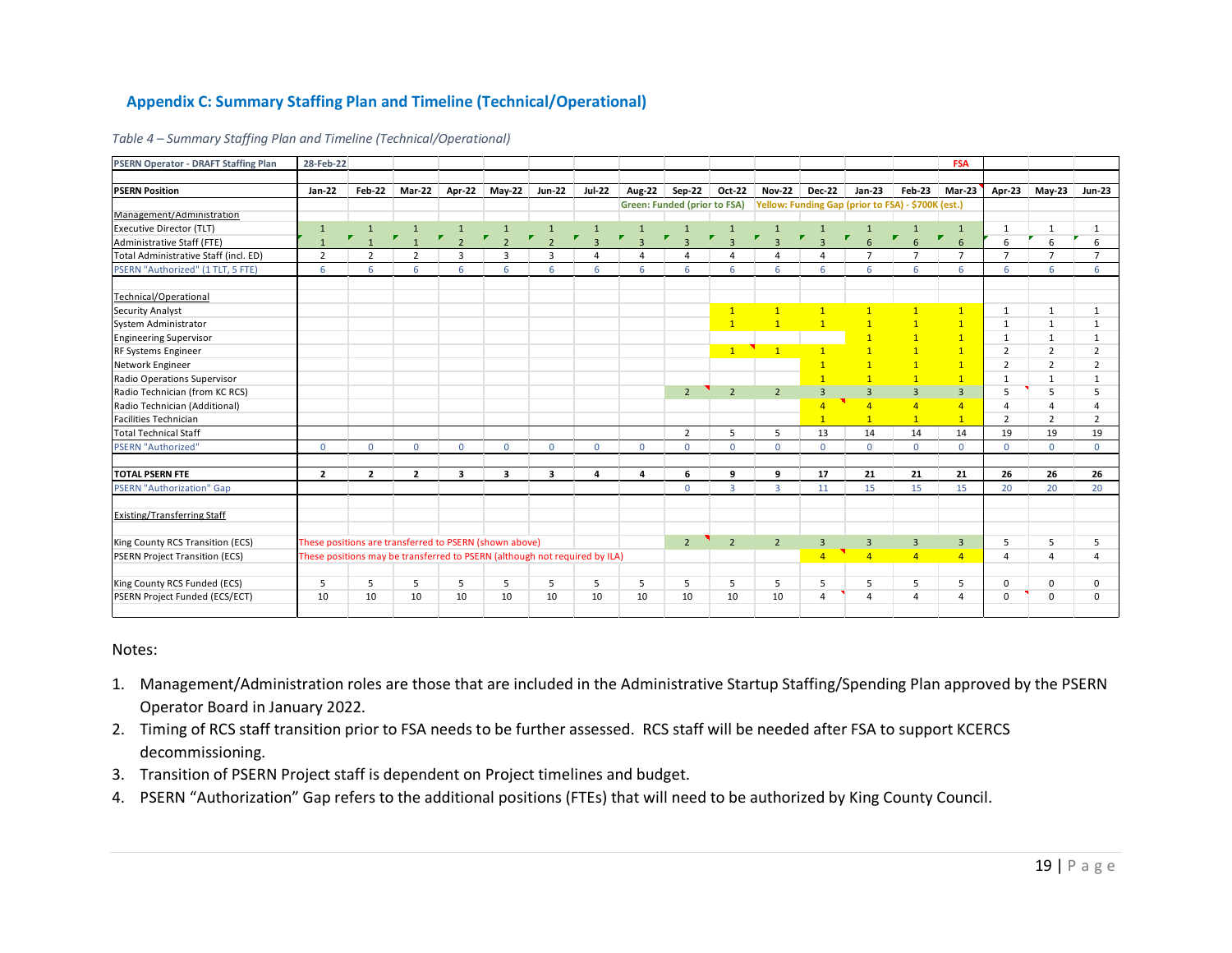#### **Appendix D: Draft PSERN Operator Organization Chart at FSA**



#### *Notes:*

- *1. Positions/functions shown in grey are assumed to be outsourced or provided by contractors.*
- *2. Administrative roles are subject to further assessment, including completion of the Phase 1 Financial Startup Advisory project.*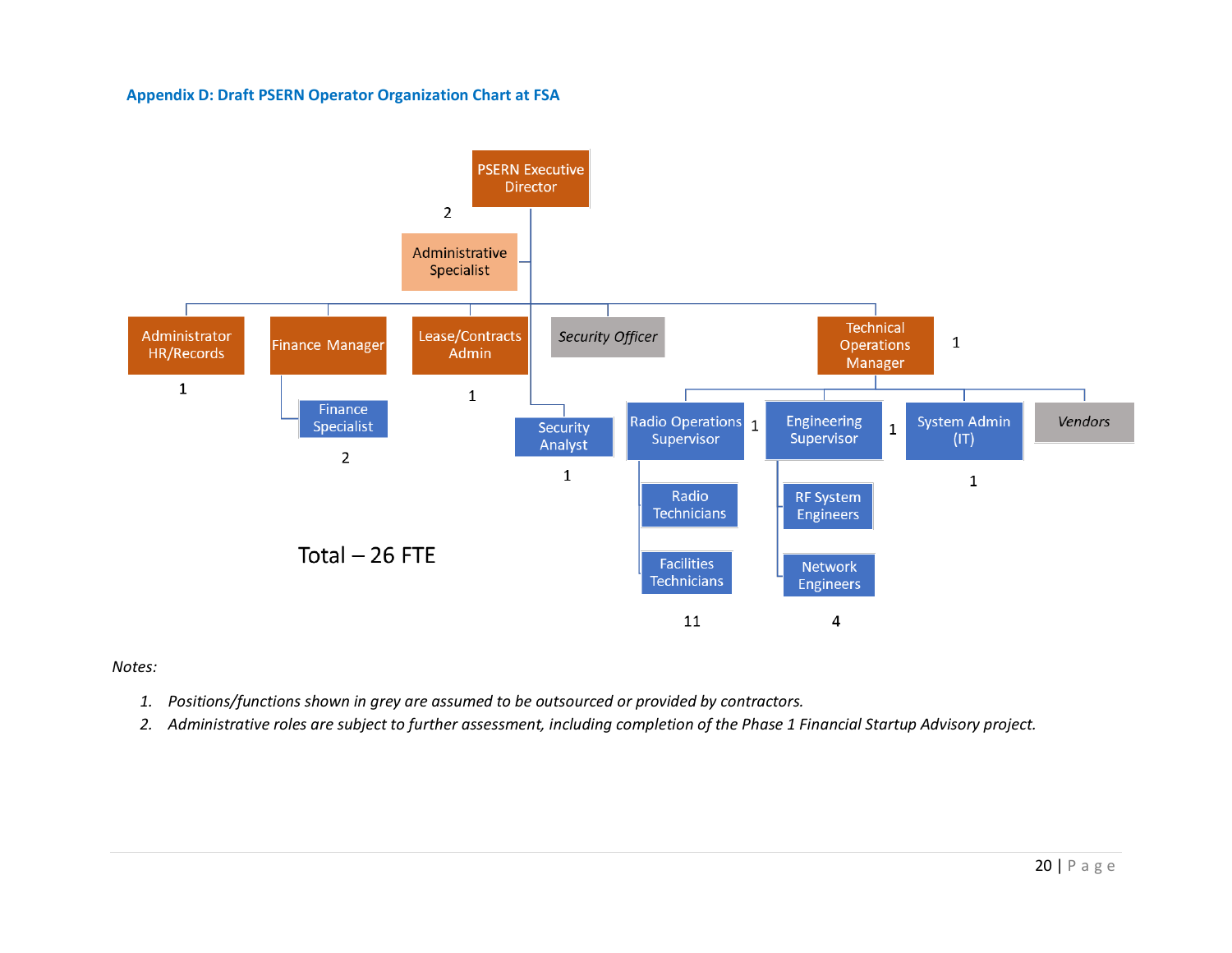# PSERN Operator Board of Directors Staff Report - Agenda Item #8

| Title:                | Subleases at PSERN Radio Sites   |
|-----------------------|----------------------------------|
| <b>Meeting Date:</b>  | March 24, 2022                   |
| <b>Staff Contact:</b> | Michael Webb, Executive Director |
| <b>Action:</b>        | <b>Discussion</b>                |



# **SUMMARY:**

This report discusses the opportunity for the PSERN Operator to enter into sublease agreements with wireless network operators to provide access to its towers and other facilities at its radio sites. A recent request has been made by T-Mobile for subleasing at PSERN sites in the near-term and PSERN needs to determine how to respond to this and future requests.

The PSERN Project has already established over 30 subleases at PSERN radio sites that will be assigned to the PSERN Operator at Full System Acceptance (FSA). Establishing new or additional sublease arrangements is outside of the PSERN Project scope, so the PSERN Operator needs to determine if, when and how it wishes to address any new opportunities. Resources and funding will be required to support the development of new agreements, although these costs have not been estimated yet.

The Board is requested to consider this opportunity and provide feedback and guidance regarding whether and when the PSERN Operator should pursue it.

# **BACKGROUND:**

PSERN's rights to its emergency radio communication sites are through leasehold rights it has with the site owners, i.e. the PSERN Operator will not own the land it occupies at these sites. Also, both the leasehold rights and the PSERN infrastructure at these sites varies from site to site, which impacts the sublease opportunities available.

It is common practice in the wireless industry for a wireless network operator<sup>[1](#page-29-0)</sup> to lease access to a portion of another network operator's physical radio site infrastructure. In the context of PSERN, this can mean any combination of the following:

- PSERN enters into sublease to allow a wireless network provider to attach its antennas and related equipment to PSERN towers.
- PSERN subleases ground space at its radio sites for the installation of wireless network provider equipment.
- PSERN provides other services (e.g. electrical power, generator access, connectivity) to a wireless network provider

King County, as the builder and current owner of the PSERN infrastructure, already has over 30 sublease arrangements in place with wireless network operators, both public<sup>[2](#page-29-1)</sup> and private/commercial<sup>[3](#page-29-2)</sup> organizations. Many of these subleases are associated with existing KCERCS sites that will be assigned to the PSERN

<span id="page-29-0"></span><sup>&</sup>lt;sup>1</sup> The term "wireless network operator" is being used broadly to describe any organization that owns and operates wireless communications equipment that is subject to FCC spectrum licensing and related regulations.

<span id="page-29-2"></span><span id="page-29-1"></span><sup>&</sup>lt;sup>2</sup> For example, WS DOT, Valleycom, NORCOM, SNO911, other Fire/Rescue services, WA State Patrol, City of Seattle, etc. <sup>3</sup> For example, Verizon, T-Mobile, AT&T, Sprint, etc.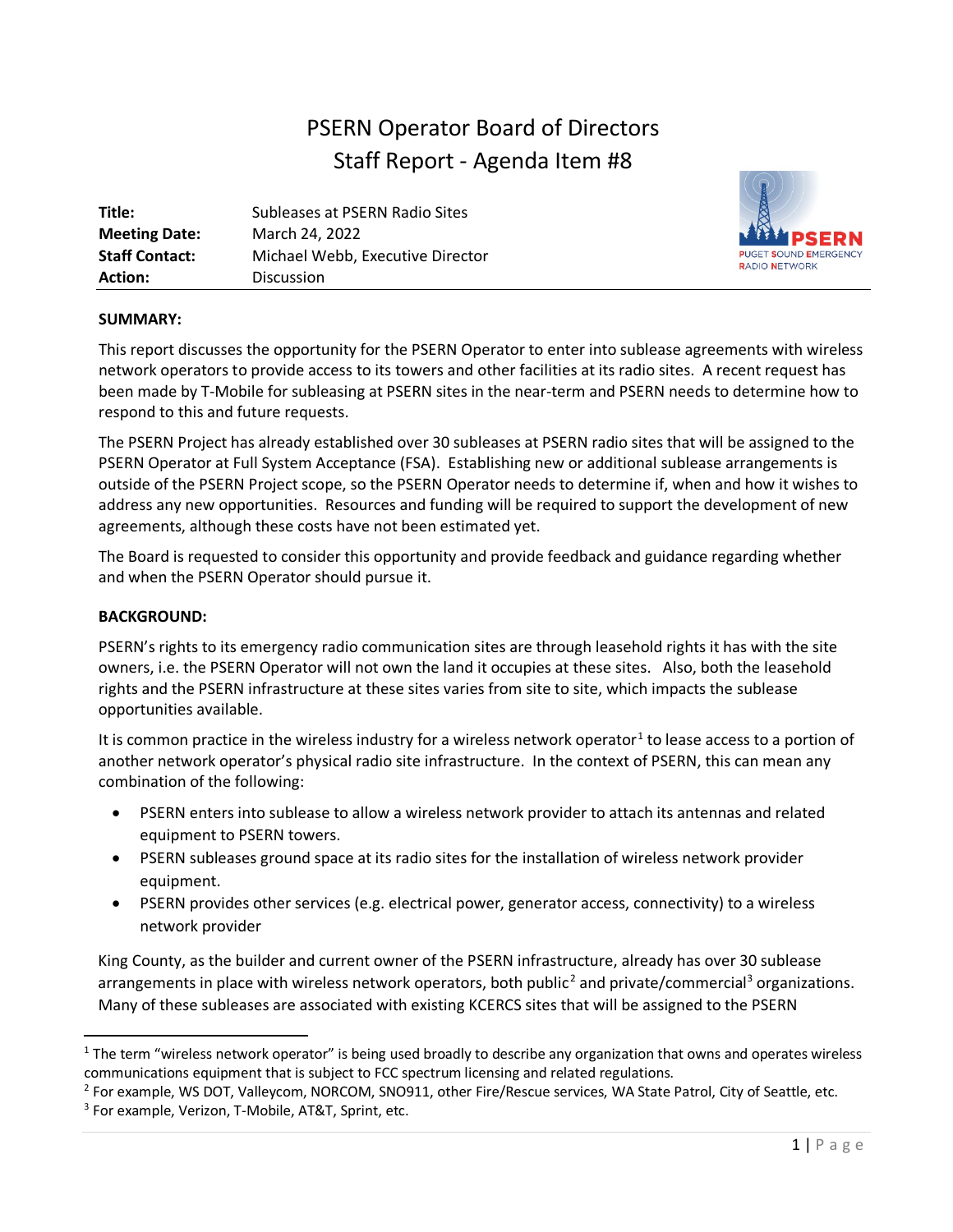Operator. Subleases were also executed at some of the new PSERN sites, primarily with partner and other public service organizations or where 3<sup>rd</sup> party rights were needed as part of enabling the PSERN project to complete the site. The PSERN Operator will have to commit resources to the management of this sublease portfolio<sup>[4](#page-30-0)</sup> on an ongoing basis after it assumes ownership of the network at FSA.

The new PSERN sites provide additional opportunities for the PSERN Operator to generate revenue to offset its ongoing operating expenses, which will result in reduced service fees. Potential organizations that would sublease from the PSERN Operator include those that are currently leasing space from King County at KCERCS sites, such as Verizon, T-Mobile and AT&T, along with smaller, regional wireless and/or broadband service providers and other public safety/public service organizations.

Recently, PSERN received an inquiry from T-Mobile regarding subleasing at two of the new PSERN sites as soon as possible. Entering into such an arrangement prior to FSA, while King County is still the owner of the PSERN network, has been investigated and determined to not be feasible or recommended for the following reasons:

- This would be an increase in project scope that may conflict with other project activities/priorities.
- The time required to obtain approval of the resulting agreements by King County Council will likely not result in implementation in 2022.

As a result, the preferred approach is to have the PSERN Operator take the lead with the objective of executing subleases that would become effective upon the transfer of network assets, which would lead to implementation in the spring of 2023. T-Mobile have been advised of these challenges and have indicated they wish to pursue agreements with the Operator according to that timeline.

Beyond the specific request from T-Mobile, establishment of a broader policy or set of policies related to subleasing at PSERN radio sites is an existing item on the Board's workplan, with a target completion of Q2/2022.

# **ISSUES:**

To decide how to proceed in address radio site sub-leasing opportunities and associated policy development, the Board needs to consider and address the following issues:

# **Issue #1: Why would we want to do this and when? How big is the opportunity?**

**Issue #2: What policy matters for the PSERN Operator need to be considered?**

# **Issue #3: What will the impact be on the PSERN Project and PSERN Operator?**

**Issue #4: What should be done to move this forward?**

# **ANALYSIS:**

The following analysis and discussion addresses the issues identified in the previous section.

# **Issue #1: Why would we want to do this and when? How big is the opportunity?**

<span id="page-30-0"></span><sup>4</sup> The existing sublease portfolio is in excess of \$500K annual revenue that will be assigned to the PSERN Operator.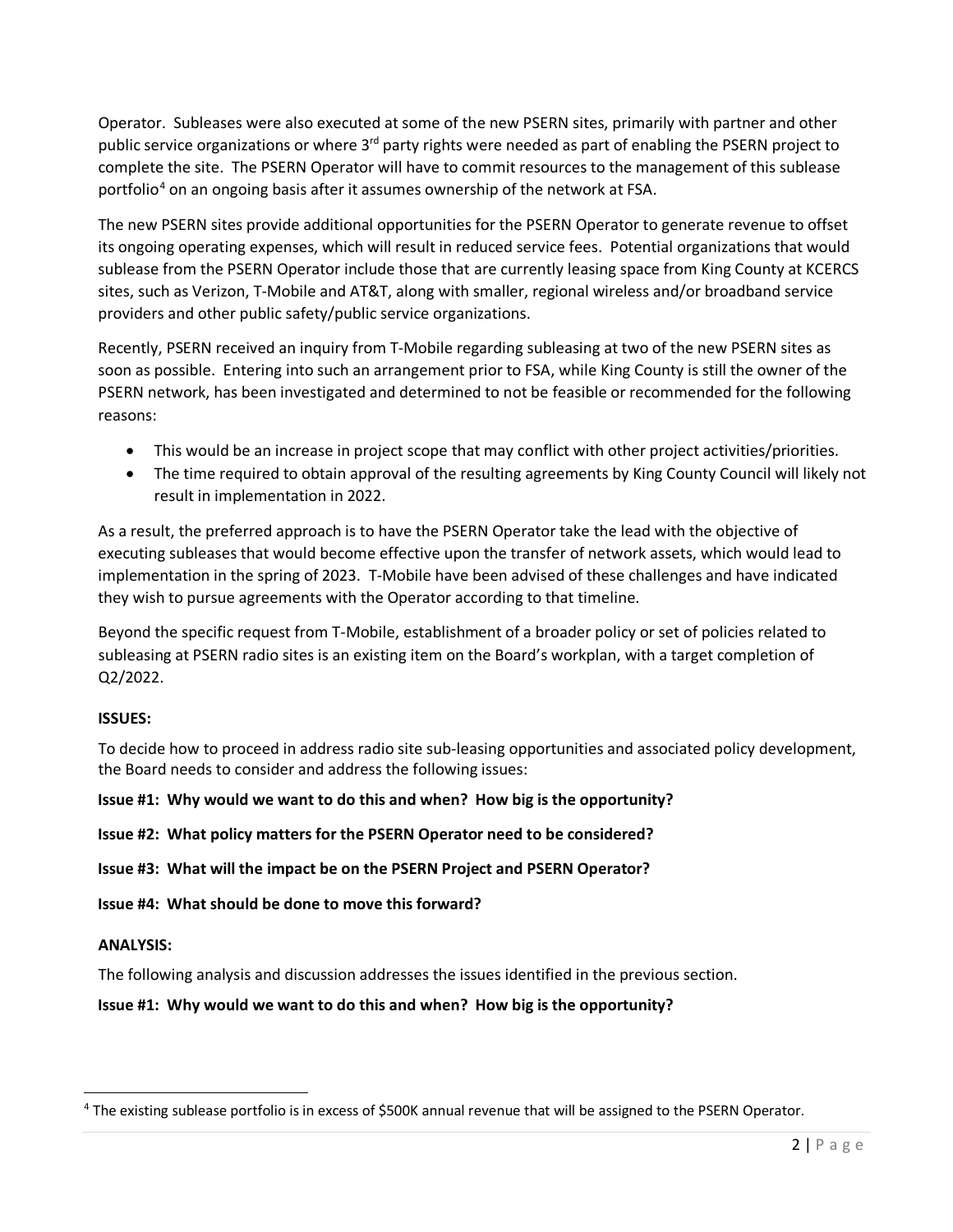The magnitude of the opportunity overall (how many sites, net revenue per site, etc.) is difficult to predict. Sublease revenue per site will vary, depending on the number and size of antennas and what else is included in the agreement (ground space, etc.).

Most national wireless companies are well down the path of designing and implementing their national 5G networks, particularly in urban areas. Moreover, PSERN's towers are mainly suitable as "macro" sites, which means they are high (150' and higher) and support large coverage areas, whereas 5G networks will generally be designed for small (micro) cells with relatively low antenna heights.

However, PSERN's towers can be attractive to commercial wireless network operators in specific situations, such as:

- When a network operator wishes to expand its coverage (4G and 5G) in previously unserved areas and PSERN's tower is the only structure in a specific area (e.g. PSERN's highway sites).
- When a network operator requires a macro (high) site for use as a microwave "hub".
- When a network operator is in the business of providing fixed (line-of-sight) broadband services, particularly if the site also has fiber connections.

There will also be additional demand from other public safety/public service agencies that are not part of PSERN. This will include some of the agencies that are currently collocated on the existing KCERCS sites and additional agencies due to the expanded footprint.

Sublease revenue from new commercial tenants in the range of \$50,000 per year per site would not be unusual. A conservative estimate is that the PSERN Operator could generate an additional \$500,000 per year within a 2-3 year period after assuming ownership of the network. The upside could be considerable because a site that is attractive to one network operator may also be attractive to its competitors, resulting in multiple sublease agreements at the same site.

There are several reasons why developing overarching policy and pursuing new sublease agreements should commence now (or sooner rather than later):

- It can take many months or even years to negotiate a new sublease and obtain the necessary permits for construction.
- National wireless network operators are already well into their planning and construction activities for construction of 5G networks, so that window of opportunity will start to close in the coming years.
- More generally, the rate of technological change in the wireless industry is high and so the longer PSERN holds off participation in this marketplace, the more PSERN will miss emerging opportunities.
- As the existing (KCERCS) sublease agreements get assigned to the Operator and their terms expire, PSERN will have to negotiate extensions and/or replacement agreements, which should be based on a consistent and up-to-date template.

As discussed above, the PSERN Operator will need to start work in 2022 on negotiating new agreements in order for those agreements to come into effect in early 2023, when the assets are transferred.

# **Issue #2: What policy matters for the PSERN Operator need to be considered?**

There are several matters of policy that need to be considered and addressed.

*1. Are there any legal or regulatory impediments to pursuing new sublease agreements?*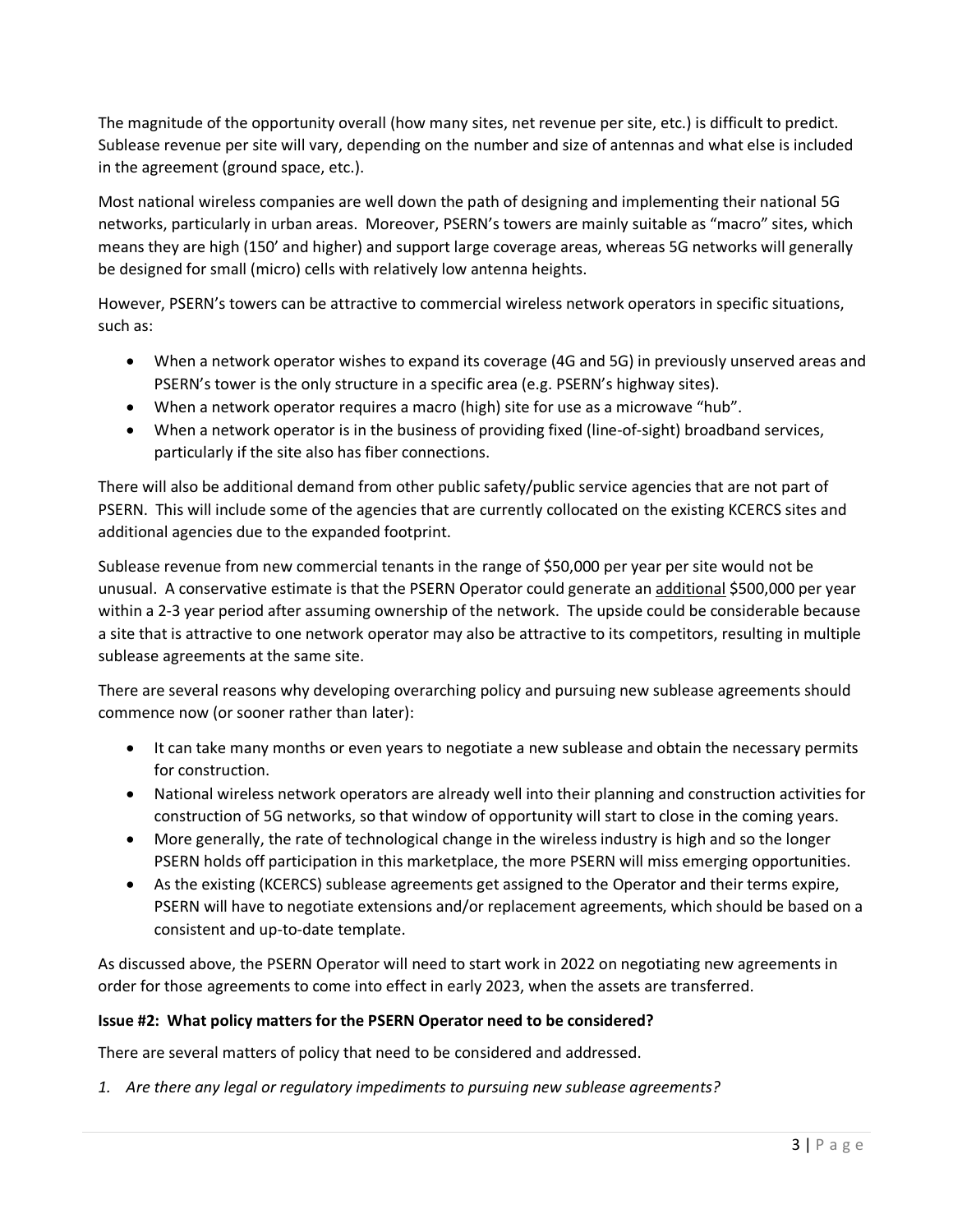There are no general legal or regulatory impediments. The Federal Communications Commission (FCC), which licenses radio spectrum and radio towers above a certain size, encourages collocation of antennas where technically and economically feasible<sup>[5](#page-32-0)</sup>.

However, because PSERN is a lessee at most of its radio sites (ground lease), PSERN must ensure that any sublease agreement it executes considers the terms of the agreement with its landlord. In some cases, explicit landlord consent may be required or there are provisions related to sublease that involve additional lease cost. For example, at publicly owned sites such as US Forest Service sites, subleasing to commercial service providers may trigger ineligibility for rental fee waivers.

# *2. How does PSERN determine who to enter into sublease agreements with?*

The PSERN Operator is not currently subject to specific rules regarding how it establishes sublease agreements or with whom. For example, it is not required to publicly announce availability of radio site facilities or conduct any kind of open/public competition to award access.

However, certain constraints should be placed on who it considers as radio site tenants. Some or all of the following requirements should be established:

- Tenants must have a bona fide reason for wanting to sublease that is consistent with PSERN's operations.
- Tenants must be able to meet PSERN's technical and operational requirements.
- Tenants must not pose an operational or financial risk to PSERN.
- Tenants must be qualified and authorized to locate antennas on PSERN towers typically this will mean they are a licensee of spectrum and regulated by the FCC.

It is not likely that contention between prospective tenants would require PSERN to have to decide between multiple tenants at a given site. If this does occur, for example, because of capacity or space limitations, common practice in the wireless industry involves a "first-come first-served" approach. In these situations, priority should be given to tenants that provide services in support of public safety or public service.

# *3. How will sublease fees/rates be determined?*

Sublease fees/rates are typically based on market conditions and are negotiated between lessor and lessee for the initial term of an agreement. For antenna attachment, fees will be a function of the number, type, size, weight and location of antennas and related equipment. Fees for sublease of ground space will depend on the amount of space required.

PSERN should establish standard per-antenna attachment rates/fees and update those yearly based on market conditions and PSERN's costs.

*4. How much capacity can PSERN commit to subleasing tenants?* 

<span id="page-32-0"></span><sup>5</sup> *Second Amendment to Nationwide Programmatic Agreement for the Collocation of Wireless Antennas* (Collocation NPA) to facilitate the collocation of wireless facilities on existing towers under Section 106 of the National Historic Preservation Act (NHPA)[. https://www.federalregister.gov/documents/2020/08/20/2020-16542/second-amendment-to-collocation](https://www.federalregister.gov/documents/2020/08/20/2020-16542/second-amendment-to-collocation-agreement)[agreement](https://www.federalregister.gov/documents/2020/08/20/2020-16542/second-amendment-to-collocation-agreement)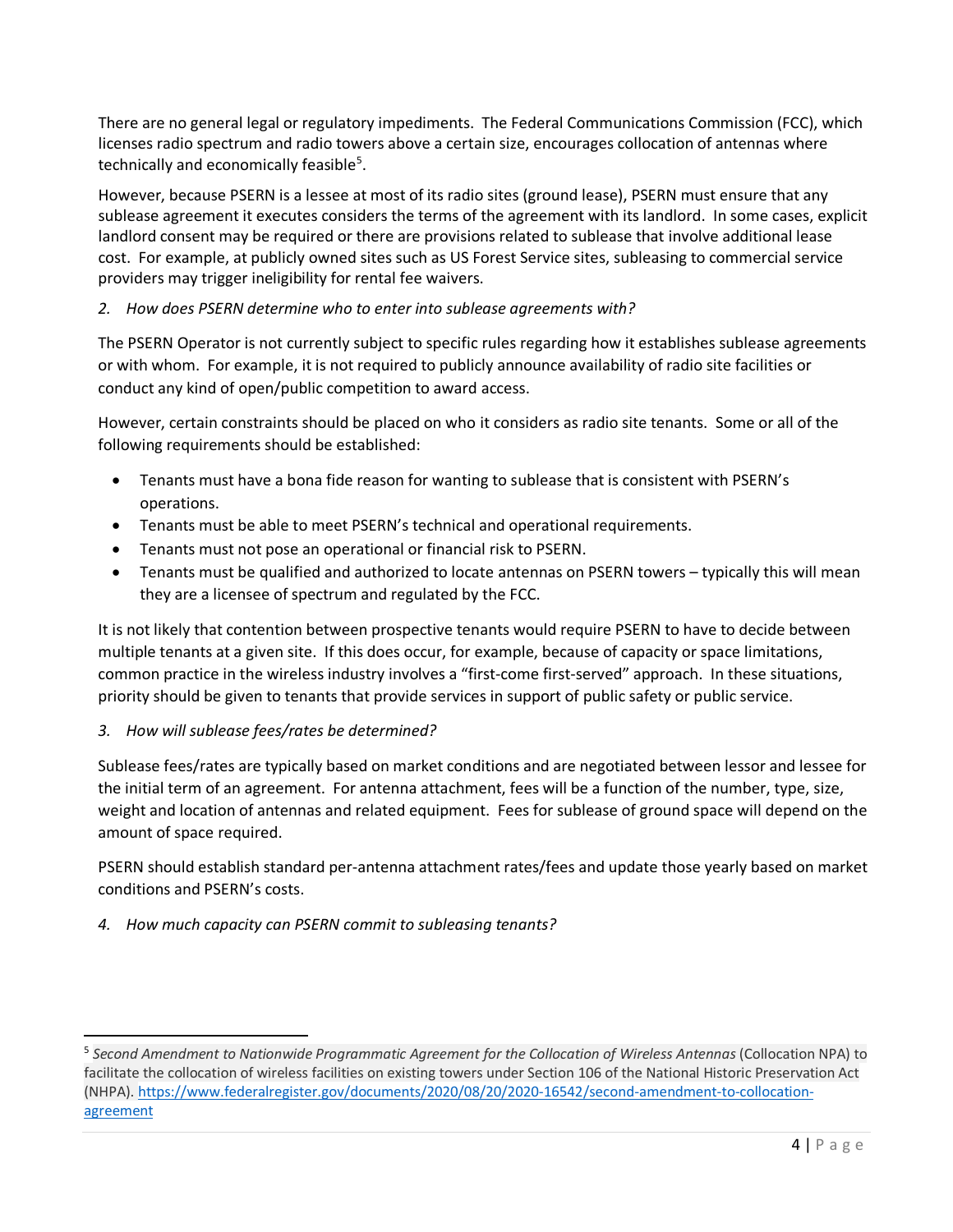This needs to be assessed on a site-by-site basis. Most PSERN towers have a significant amount of excess structural capacity<sup>[6](#page-33-0)</sup> but this can vary by site. PSERN will need to ensure that its future capacity needs are considered when entering into new subleases, particularly those involving antenna/feedline attachment and ground space.

The assessment of the capacity (tower loading, ground space) impacts from a proposed sublease will require work by technical resources on behalf of PSERN to ensure its interests are protected.

# **Issue #3: What will the impact be on the PSERN Project and PSERN Operator?**

The impact of starting work on developing overarching policy and guidance for subleasing at radio sites and responding to the immediate request from T-Mobile is as follows:

- Work should be undertaken by King County Facilities Management Division (FMD), supported by Busch Law Firm PLLC to support the development of a template agreement for commercial wireless network providers.
- Support will be required from the PSERN Project to consider and assess the technical impact of T-Mobile's proposed installation at the first two sites they have identified.

A template agreement should be used as a starting point for the agreements at each site. It will contain standard (boilerplate) legal, business, technical and operational language that would be modified to suit the specific situation at each site. Because specific requirements can vary significantly between sites, it is not feasible to draft a "master agreement" that would apply to multiple sites.

Normally the owner of radio site assets would pay its share of the legal and technical work required to establish a sublease. With the PSERN Operator not yet operational and generating revenue, an arrangement may have to be agreed with T-Mobile to have them assume some or all of these costs for these initial agreements.

In the longer term, as radio site subleasing becomes an ongoing service offering for PSERN, resources and budgets will have to be allocated to this work and funded out of sublease revenues. This includes the management of the existing sublease portfolio discussed above.

A long-term impact of subleasing at PSERN radio sites will be the utilization of tower (structural) and possibly ground space and electrical capacity. This must be assessed for each site and technical guidance developed regarding the maximum capacity should PSERN allocate to any given tenant.

# **Issue #4: What should be done to move this forward?**

With respect to the T-Mobile opportunity, the next step would be for the PSERN Operator to indicate to T-Mobile it wishes to start the process of negotiating subleases for the two sites they have requested.

This will require resources and support from King County FMD, Busch Law Firm and the PSERN Project as discussed above. Assuming it is to proceed, the costs associated with this work need to be estimated and sources of funding identified. The PSERN Operator would also have to execute an engagement letter agreement with Busch Law Firm.

As part of negotiating these initial agreements, a template sublease for commercial subtenants would be

<span id="page-33-0"></span><sup>6</sup> All new PSERN towers were constructed with 200% excess structural capacity to account for future growth in PSERN's needs and to enable tenants to be accomodated.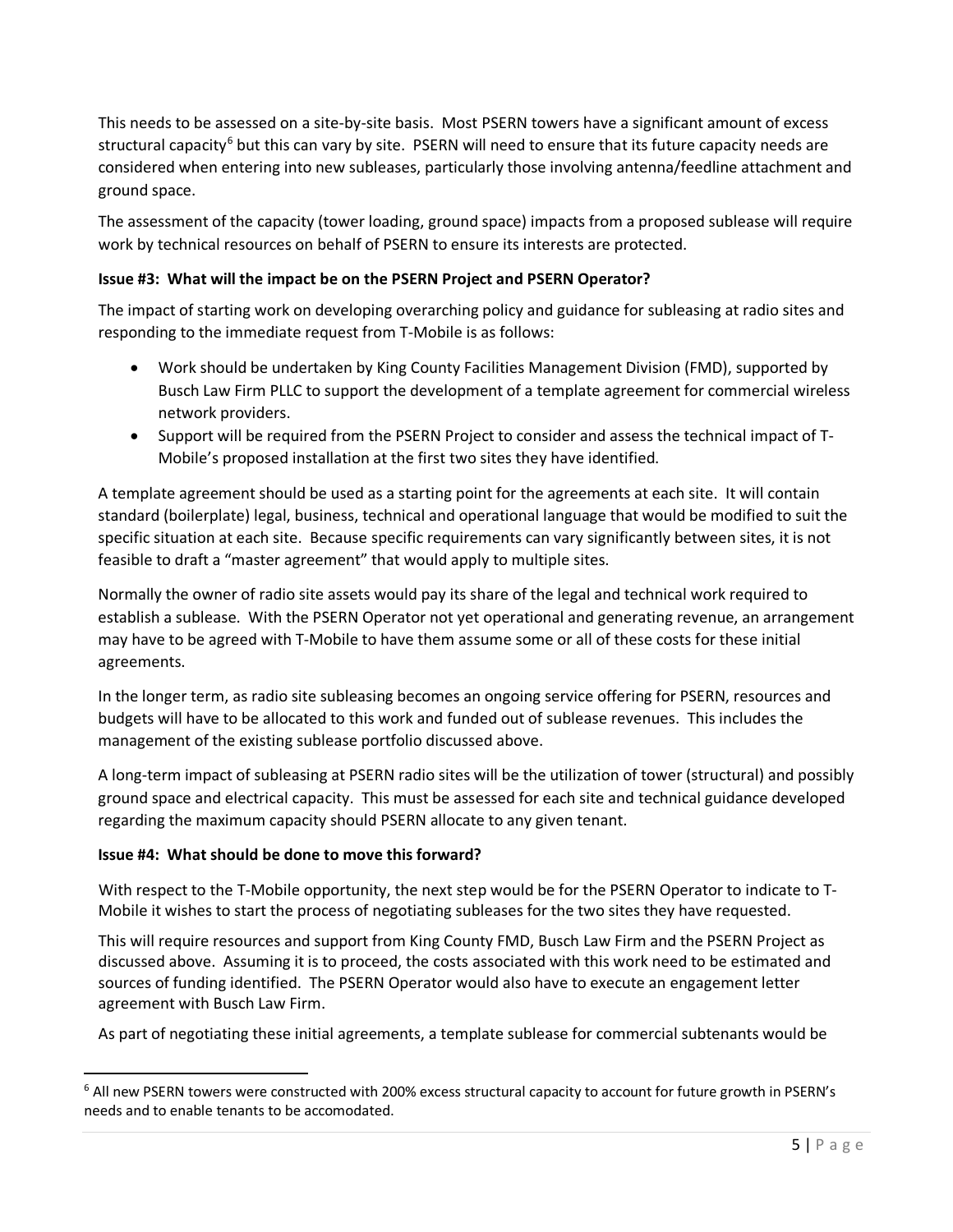developed that can be used with additional sublease tenants. As this work progresses, the policy questions listed above would get addressed in more detail and the Board will be updated on progress as it is made.

# **CONCLUSION:**

This report has discussed the opportunity for the PSERN Operator to enter into new sublease agreements with wireless network operators to provide access to its towers and other radio site facilities. A specific sublease request has been received from T-Mobile that needs to be responded to.

It is important to recognize that the PSERN Operator will have to manage an existing portfolio of 30+ subleases once it assumes ownership of the network in 2023. The questions to be answered at this point are if, when and how the PSERN Operator should address new sublease opportunities.

The Board is requested to consider this opportunity and provide feedback and guidance regarding whether and when the PSERN Operator should pursue it. Resources and possibly funding will be required in the nearterm to support the development of new agreements.